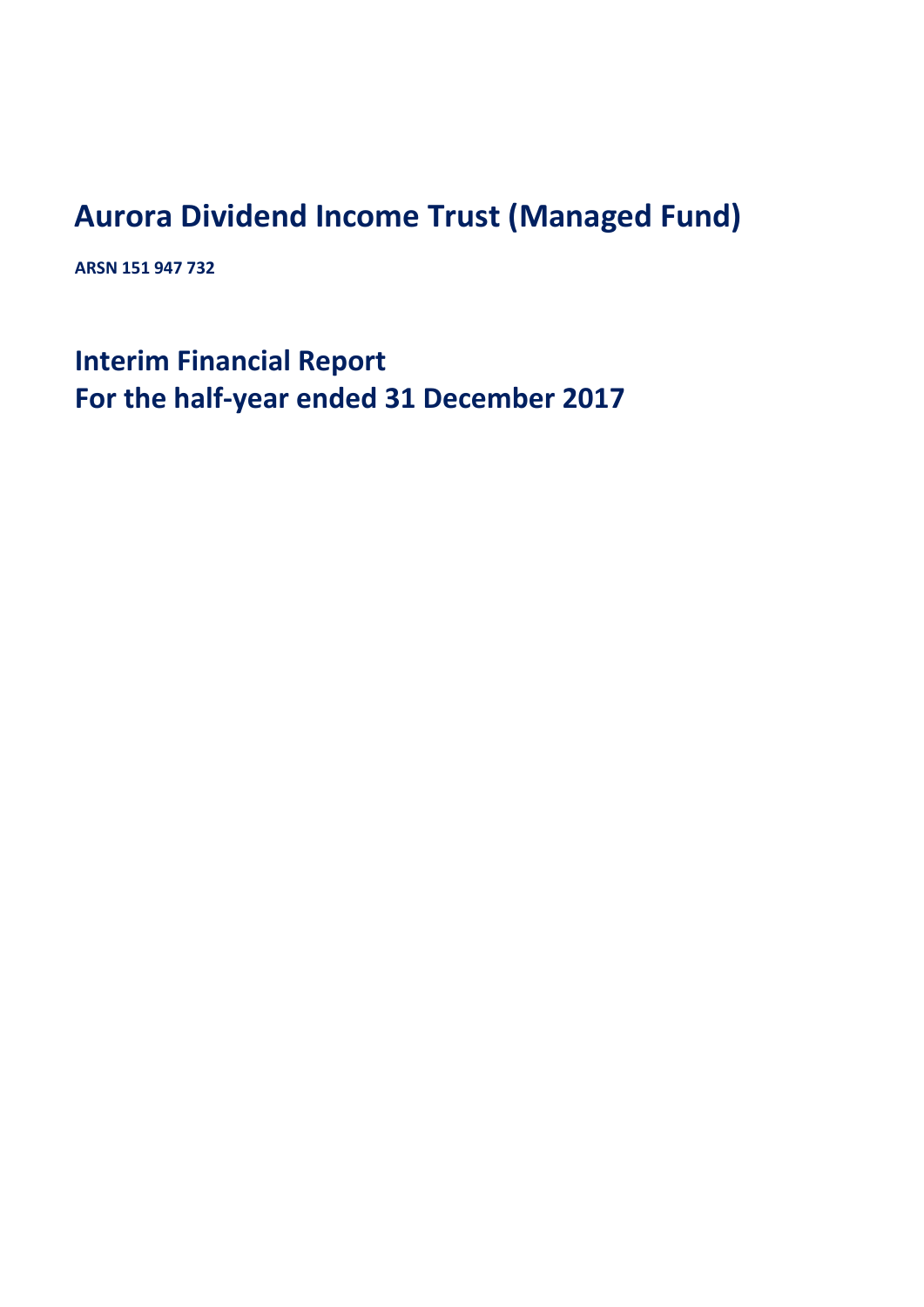# Directors' Report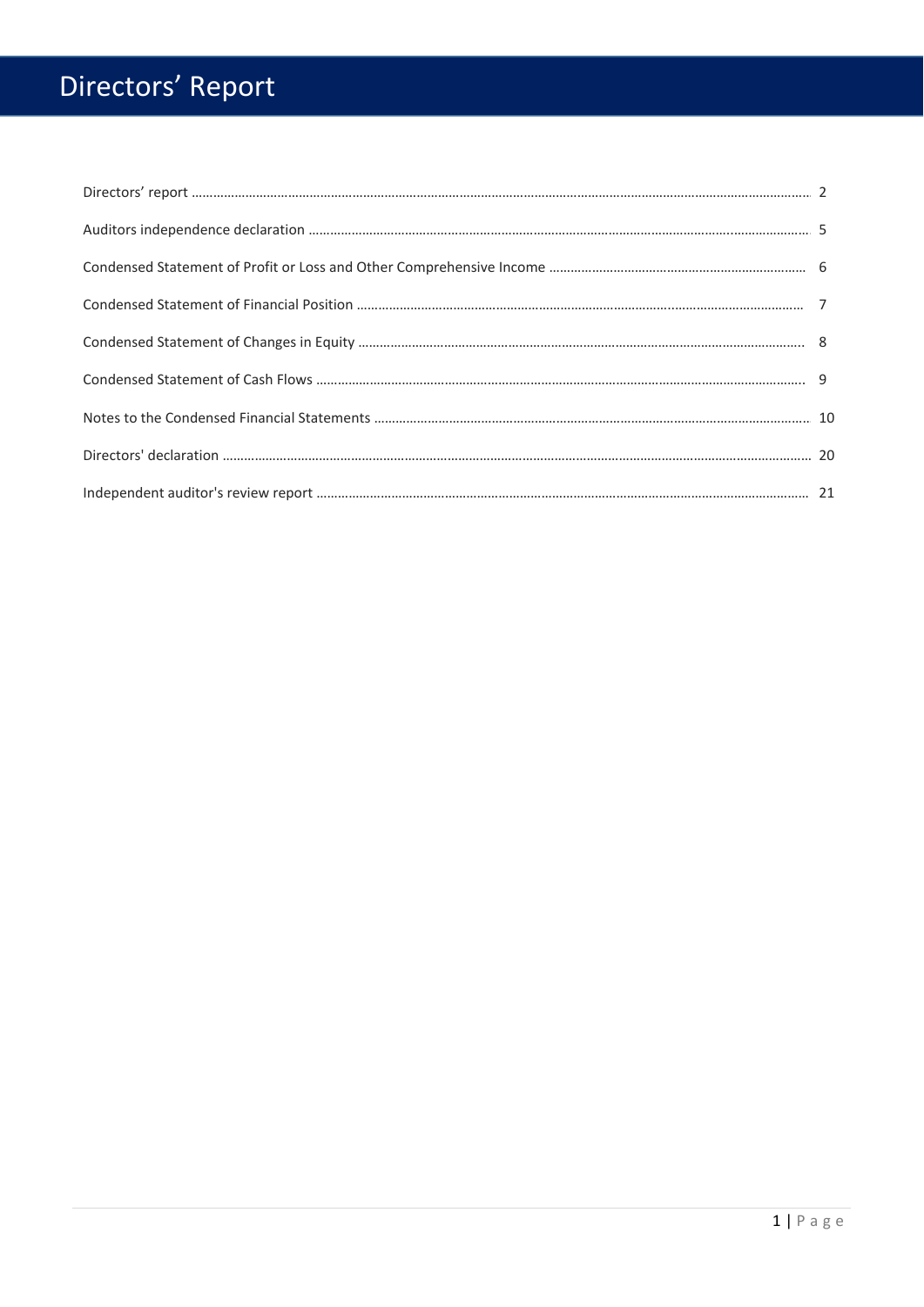## Directors' Report

The Directors of Aurora Funds Management Limited (ABN 69 092 626 885), the "Responsible Entity" of Aurora Dividend Income Trust (Managed Fund) ("the Trust"), present their interim report together with the condensed financial statements of the Trust for the half‐year ended 31 December 2017, and the auditor's report thereon.

The condensed financial report has been prepared for the Trust as it is a disclosing entity under the *Corporations Act 2001.*

#### **Principal activities**

The Trust invests in equities and derivatives in accordance with the provision of the Trust Constitution and current Product Disclosure Statement.

The Trust did not have any employees during the half‐year.

The Trust has two classes of units; an unlisted class and an AQUA quoted class.

The Responsible Entity's Australian Financial Services License permits it to facilitate the Trust investing in itself (via 'Treasury Units') in orderto provide trading liquidity. The Responsible Entity manages a market making service for the Trust, and offers units for sale and bids to purchase units. Treasury unit trading is conducted to facilitate applications and redemptions through the ASX platform.

There were no significant changes in the nature of the Trust's activities during the half‐year.

#### **Directors**

The following persons held office as directors of Aurora Funds Management Limited during the half‐year and up to the date of this report unless otherwise indicated:

John Patton Jeffrey Schwarz (appointed 25 July 2017) Victor Siciliano (appointed 9 January 2018) Jim Hallam (resigned 25 July 2017) Betty Poon (removed 27 November 2017)

#### **Units on Issue**

Units on Issue in the trust at the end of the half‐year are set out below:

|                | 31 December | 30 June    |
|----------------|-------------|------------|
|                | 2017        | 2017       |
| Units on issue | 13,363,864  | 15,705,782 |

#### **Review and results of operations**

During the half-year, the Trust continued to invest in accordance with target asset allocations as set out in the governing documents of the Trust and in accordance with the provisions of the Trust Constitution.

The investment policy of the Trust continues to be that detailed in the current Product Disclosure Statement and in accordance with the provisions of the governing documents of the Trust.

#### **Financial position**

Net Tangible Assets per unit as disclosed to the ASX are shown as follows:

|                     | 31 December | 30 June |
|---------------------|-------------|---------|
|                     | 2017        | 2017    |
|                     |             |         |
| At reporting period | 0.6359      | 0.6217  |
| High during period  | 0.6563      | 0.7367  |
| Low during period   | 0.6236      | 0.6217  |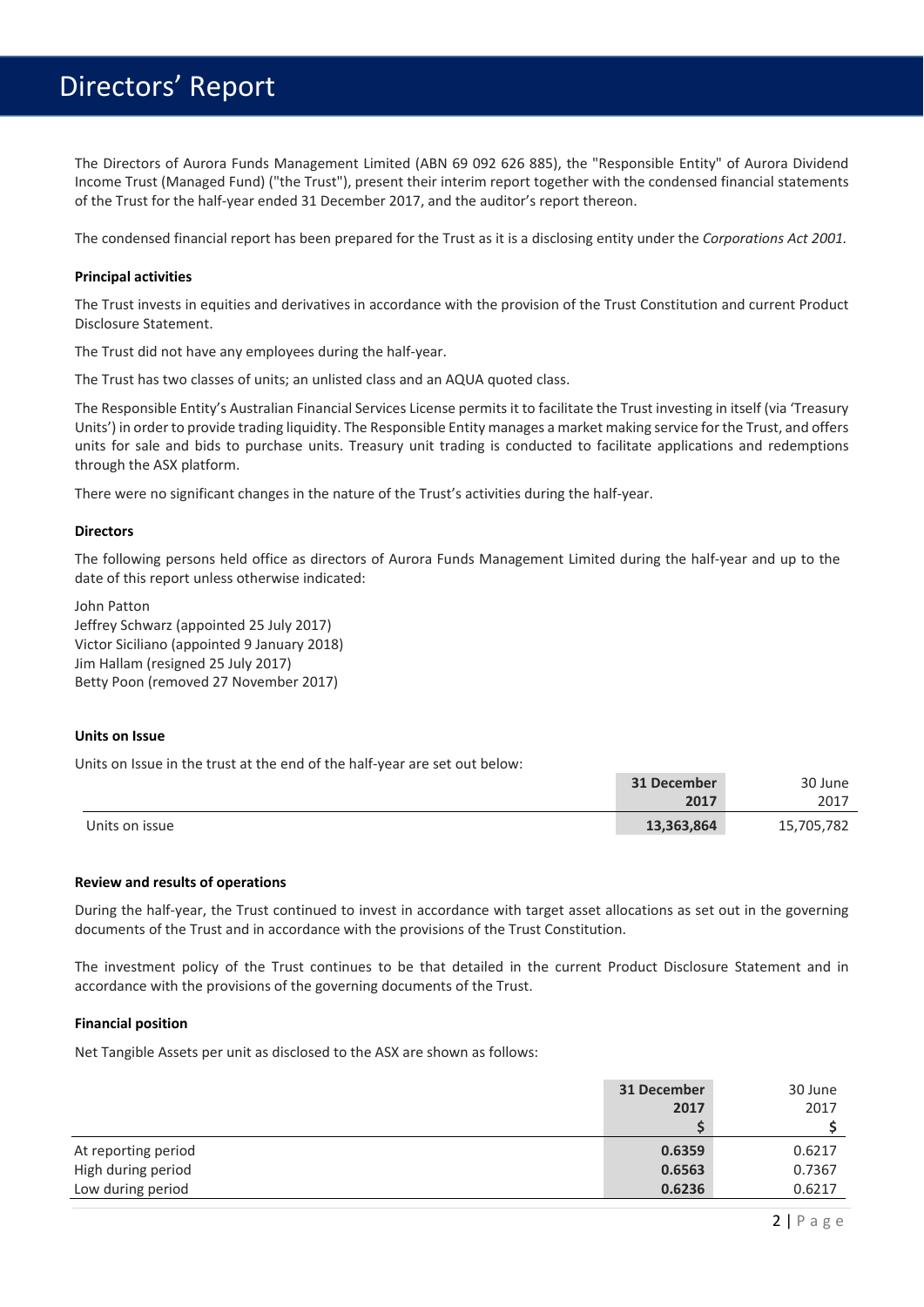#### **Financial results for the half‐year**

The performance of the Trust, as represented by the results of its operations, was as follows:

|                                                                   | Half-year ended |             |
|-------------------------------------------------------------------|-----------------|-------------|
|                                                                   | 31 December     | 31 December |
|                                                                   | 2017            | 2016        |
|                                                                   |                 |             |
| Operating profit before finance costs attributable to unitholders | 596,865         | 314,952     |
| Distributions paid and payable                                    | 234,512         | (372,391)   |
| <b>Distributions</b>                                              |                 |             |
| Distribution – (cents per units) – 31 July                        | 0.31            | 0.36        |
| Distribution $-$ (cents per units) - 31 August                    | 0.31            | 0.37        |
| Distribution – (cents per units) - 30 September                   | 0.31            | 0.36        |
| Distribution – (cents per units) - 31 October                     | 0.33            | 0.36        |
| Distribution – (cents per units) - 30 November                    | 0.33            | 0.35        |
| Distribution – (cents per units) - 31 December                    | 0.33            | 0.35        |

The Trust distributes all its net income each year to unitholders. The Trust distributes 0.5% of the Net Asset Value ('NAV') per unit each month. Should the Trust not generate sufficient net income to cover the distribution in any financial year, then part or all of any distribution may be a return of capital.

#### **Information on underlying performance**

The performance of the Trust is subject to the performance of the Trust's underlying portfolio. There has been no change to the investment strategy of the Trust during the half‐year, and the Trust continues to invest in accordance with target asset allocations as set out in the governing documents of the Trust and in accordance with the provisions of the Trust Constitution.

#### **Strategy and future outlook**

The Trust is predominately invested in listed equities, with a focus on Australian equity securities. This is expected to continue. As markets are subject to fluctuations, it is imprudent to provide a detailed outlook statement or statement of expected results of operations. The Trust provides regular updates, including monthly NTA announcements, which can be found in the announcement section of the ASX website.

The Trust will continue to be managed in accordance with the investment objectives and guidelines as set out in the governing documents of the Trust and in accordance with the provisions of the Trust's Constitution.

The results of the Trust's operations will be affected by a number of factors, including the performance of investment markets in which the Trust invests. Investment performance is not guaranteed and future returns may differ from past returns. As investment conditions change over time, past returns should not be used to predict future returns.

Further information on likely developments in the operations of the Trust and the expected results of those operations have not been included in thisreport because the Responsible Entity believesit would be likely to result in unreasonable prejudice to the Trust.

#### **Significant changes in state of affairs**

In the opinion of the Directors, other than matters already referred to in this report, there were no significant changes in the state of affairs of the Trust that occurred during the financial half‐year.

#### **Matters subsequent to the end of the half‐year**

No matter or circumstance has arisen since 31 December 2017 that has significantly affected, or may significantly affect:

- (i) the operations of the Trust in future financial years, or
- (ii) the results of those operations in future financial years, or
- (iii) the state of affairs of the Trust in future financial years.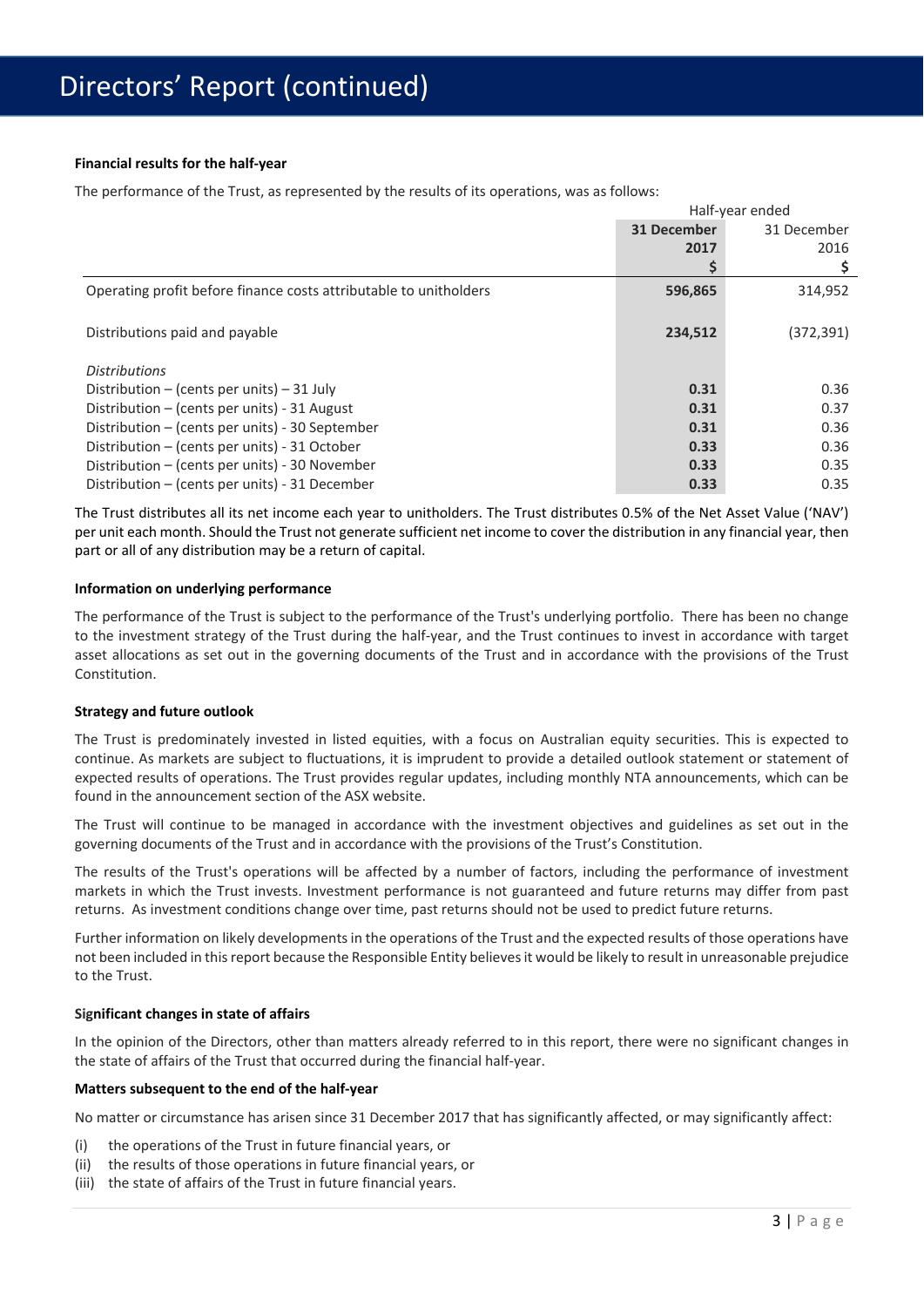## Directors' Report (continued)

#### **Indemnity and insurance of Aurora Funds Management Limited**

No insurance premiums are paid for out of the assets of the Trust in relation to insurance cover provided to either the officers of Aurora Funds Management Limited or the auditors of the Trust. So long as the officers of Aurora Funds Management Limited act in accordance with the Trust Constitution and the Law, the officers remain indemnified out of the assets of the Trust against losses incurred while acting on behalf of the Trust.

#### **Indemnity of auditors**

The auditors of the Trust are in no way indemnified out of the assets of the Trust.

#### **Fees paid and interests held in the Trust by the Responsible Entity or its associates**

Fees paid to the Responsible Entity and its associates out of Trust property during the half‐year are disclosed in the Condensed Statement of Profit or Loss and Other Comprehensive Income as "Management fees".

No fees were paid out of Trust property to the Directors of the Responsible Entity during the half‐year.

#### **Interests in the Trust**

The movement in units on issue in the Trust during the half-year is disclosed in Note 5 of the condensed financial statements.

The values of the Trust's assets and liabilities are disclosed on the Condensed Statement of Financial Position and derived using the basis set out in Note 2 of the interim report.

#### **Environmental regulation**

The operations of the Trust are not subject to any particular or significant environmental regulations under a Commonwealth, State or Territory law.

#### **Proceedings on behalf of the Trust**

No person has applied for leave of Court to bring proceedings on behalf of the Trust or intervene in any proceedings to which the Trust is a party for the purpose of taking responsibility on behalf of the Trust for all or any part of those proceedings. The Trust was not a party to any such proceedings during the half‐year.

#### **Auditor's Independence Declaration**

A copy of the auditors' independence declaration as required under section 307C of the *Corporations Act 2001* is set out on page 5 of this financial report.

The report is made in accordance with a resolution of the Directors.

John Patton Managing Director 28 February 2018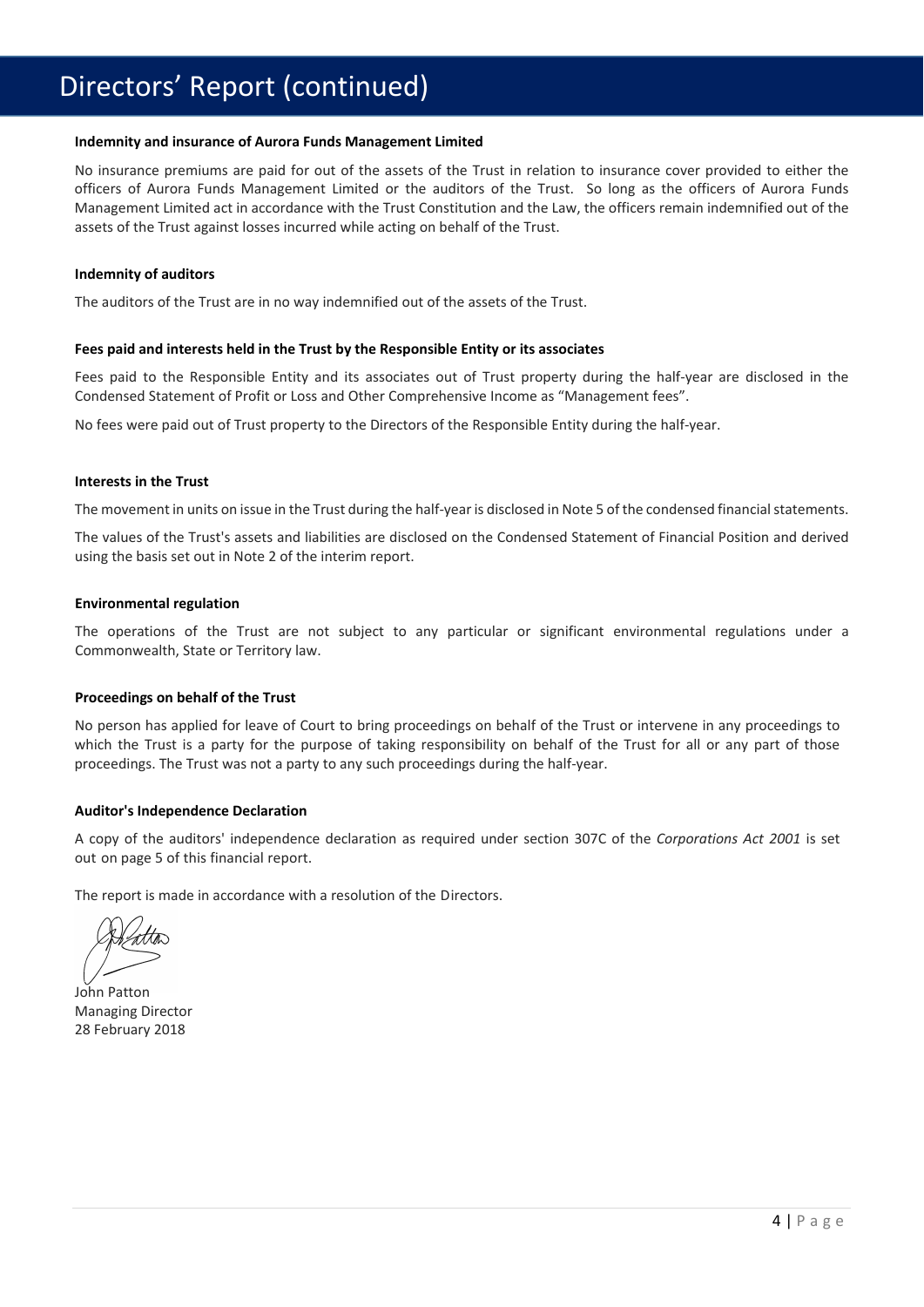

Collins Square, Tower 1 727 Collins Street Docklands Victoria 3008

Correspondence to: GPO Box 4736 Melbourne Victoria 3001

**T** +61 3 8320 2222 **F** +61 3 8320 2200 **E** info.vic@au.gt.com **W** www.grantthornton.com.au

### Auditor's Independence Declaration to the Directors of Aurora Funds Management Limited as the responsible entity of Aurora Dividend Income Trust

In accordance with the requirements of section 307C of the *Corporations Act 2001*, as lead auditor for the review of Aurora Dividend Income Trust for the half-year ended 31 December 2017. I declare that, to the best of my knowledge and belief, there have been:

- a No contraventions of the auditor independence requirements of the *Corporations Act 2001* in relation to the review; and
- b No contraventions of any applicable code of professional conduct in relation to the review.

GRANT THORNTON AUDIT PTY LTD Chartered Accountants

B A Mackenzie Partner – Audit & Assurance

Melbourne, 28 February 2018

Grant Thornton Audit Pty Ltd ACN 130 913 594 a subsidiary or related entity of Grant Thornton Australia Ltd ABN 41 127 556 389

'Grant Thornton' refers to the brand under which the Grant Thornton member firms provide assurance, tax and advisory services to their clients and/or refers to one or more member firms, as the context requires. Grant Thornton Australia Ltd is a member firm of Grant Thornton International Ltd (GTIL). GTIL and the member firms are not a worldwide partnership. GTIL and each member firm is a separate legal entity. Services are delivered by the member firms. GTIL does not provide services to clients. GTIL and its member firms are not agents of, and do not obligate one another and<br>are not liable for one ano Australian subsidiaries and related entities. GTIL is not an Australian related entity to Grant Thornton Australia Limited.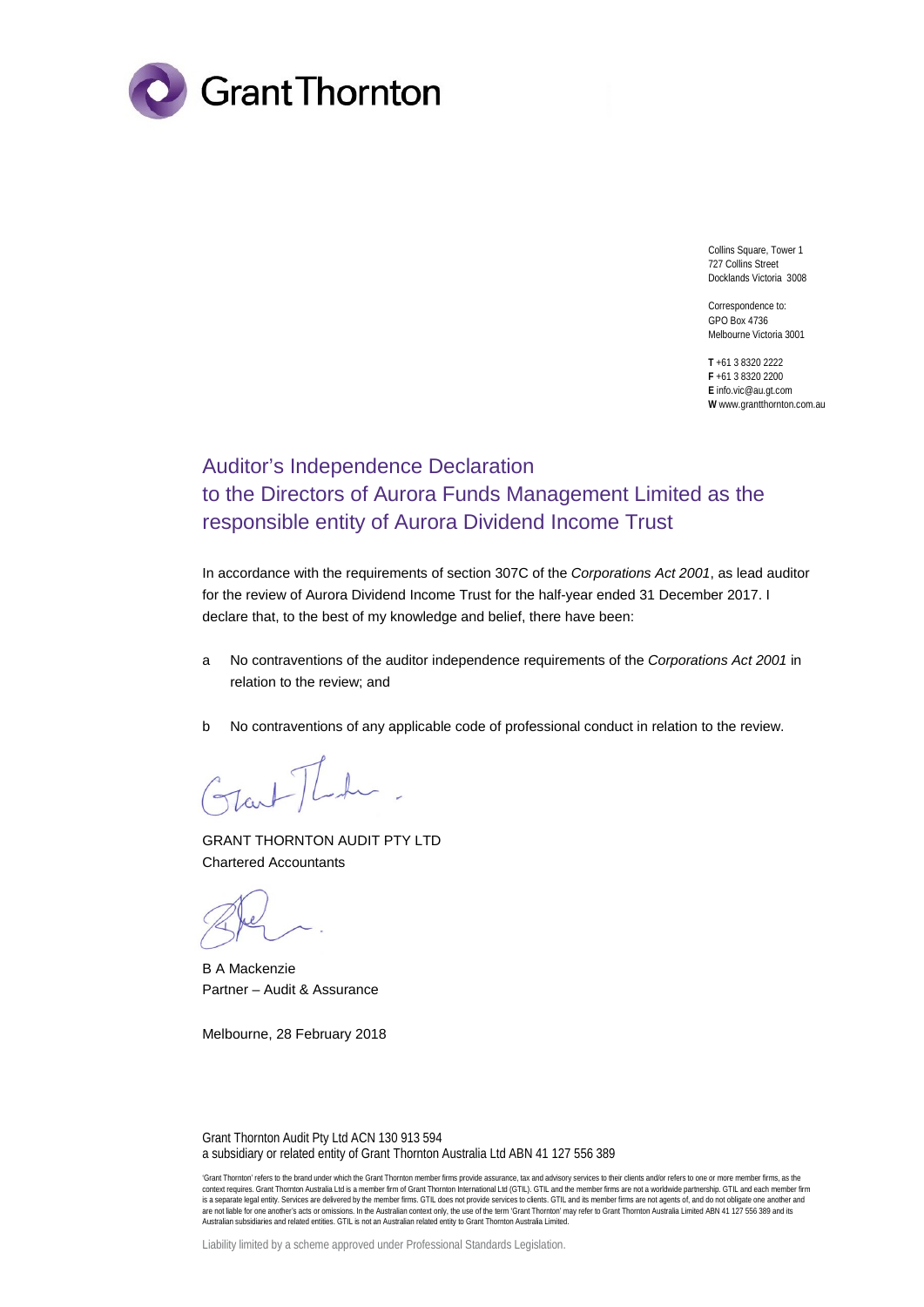### **Condensed Statement of Profit or Loss and Other Comprehensive Income**

**for the half‐year ended 31 December 2017**

|                                                                        | Half-year ended |                    |             |
|------------------------------------------------------------------------|-----------------|--------------------|-------------|
|                                                                        |                 | <b>31 December</b> | 31 December |
|                                                                        |                 | 2017               | 2016        |
|                                                                        | <b>Notes</b>    | \$                 | \$          |
| <b>Investment income</b>                                               |                 |                    |             |
| Interest income                                                        |                 | 3,207              | 23,115      |
| Dividends and distribution income                                      |                 | 188,092            | 321,261     |
| Net gains/(losses) on financial instruments held at fair value through |                 |                    |             |
| profit or loss                                                         |                 | 654,280            | 172,318     |
| <b>Total net investment income</b>                                     |                 | 845,579            | 516,694     |
| <b>Expenses</b>                                                        |                 |                    |             |
| Management fees                                                        | 10              | 50,485             | 78,515      |
| Dividend expenses                                                      |                 |                    | 40,813      |
| <b>Transaction costs</b>                                               |                 | 3,777              | 9,079       |
| Other operating expenses                                               | 10, 11          | 194,452            | 73,335      |
| <b>Total operating expenses</b>                                        |                 | 248,714            | 201,742     |
| <b>Operating profit/(loss)</b>                                         |                 | 596,865            | 314,952     |
| Finance costs attributable to unitholder                               |                 |                    |             |
| Distribution to unitholders                                            | 6               | (234, 512)         | (372, 391)  |
| (Increase)/decrease in net assets attributable to unitholders          | 5               | (362, 353)         | 57,439      |
| Profit/ (loss) for the half-year                                       |                 |                    |             |
| Other comprehensive income                                             |                 |                    |             |
| <b>Total comprehensive income</b>                                      |                 |                    |             |
| Earnings per unit (Basic/ Diluted)                                     |                 | \$0.04             | \$0.02      |

The above Condensed Statement of Profit or Loss and Other Comprehensive Income should be read in conjunction with the accompanying notes.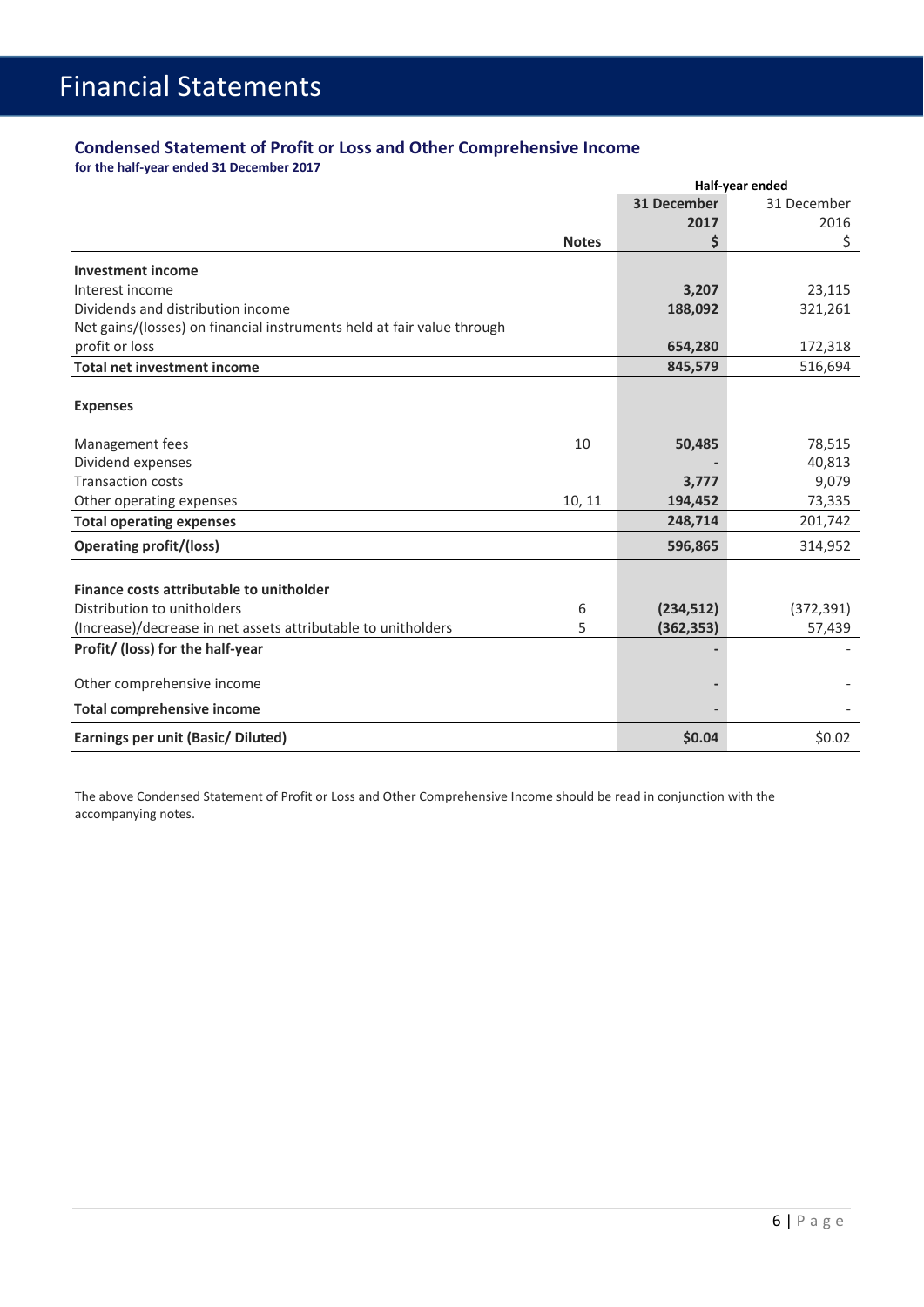### **Condensed Statement of Financial Position**

**as at 31 December 2017**

|                                                                      | As at        |                    |             |
|----------------------------------------------------------------------|--------------|--------------------|-------------|
|                                                                      |              | <b>31 December</b> | 30 June     |
|                                                                      |              | 2017               | 2017        |
|                                                                      | <b>Notes</b> | \$                 | \$          |
| <b>Assets</b>                                                        |              |                    |             |
| Cash and cash equivalents                                            | 7            | 613,927            | 1,948,347   |
| Dividends Receivables                                                |              | 6,752              | 2,855       |
| Receivables                                                          |              | 66,202             | 49,711      |
| Due from brokers – receipts for securities sold                      |              | 59,227             | 116,649     |
| Financial assets held at fair value through profit or loss           | 8            | 6,734,014          | 7,081,995   |
| <b>Total assets</b>                                                  |              | 7,480,122          | 9,199,557   |
|                                                                      |              |                    |             |
| <b>Liabilities</b>                                                   |              |                    |             |
| Distributions payable                                                |              | 37,393             | 198,248     |
| Dividend payable                                                     |              |                    | 8.703       |
| Due to brokers - payable for securities purchased                    |              |                    | 82,370      |
| Financial liabilities held at fair value through profit or loss      | 9            | 197,730            | 772,060     |
| <b>Redemption Payable</b>                                            |              | 7,965              |             |
| Other payables                                                       |              | 105,521            | 59,464      |
| Total liabilities (excluding net assets attributable to unitholders) |              | 348,609            | 1,120,845   |
|                                                                      |              |                    |             |
| Net assets attributable to unitholders                               |              | 7,131,513          | 8,078,712   |
| Liabilities attributable to unitholders                              |              | (7, 131, 513)      | (8,078,712) |
| <b>Net assets</b>                                                    |              |                    |             |

The above Condensed Statement of Financial Position should be read in conjunction with the accompanying notes.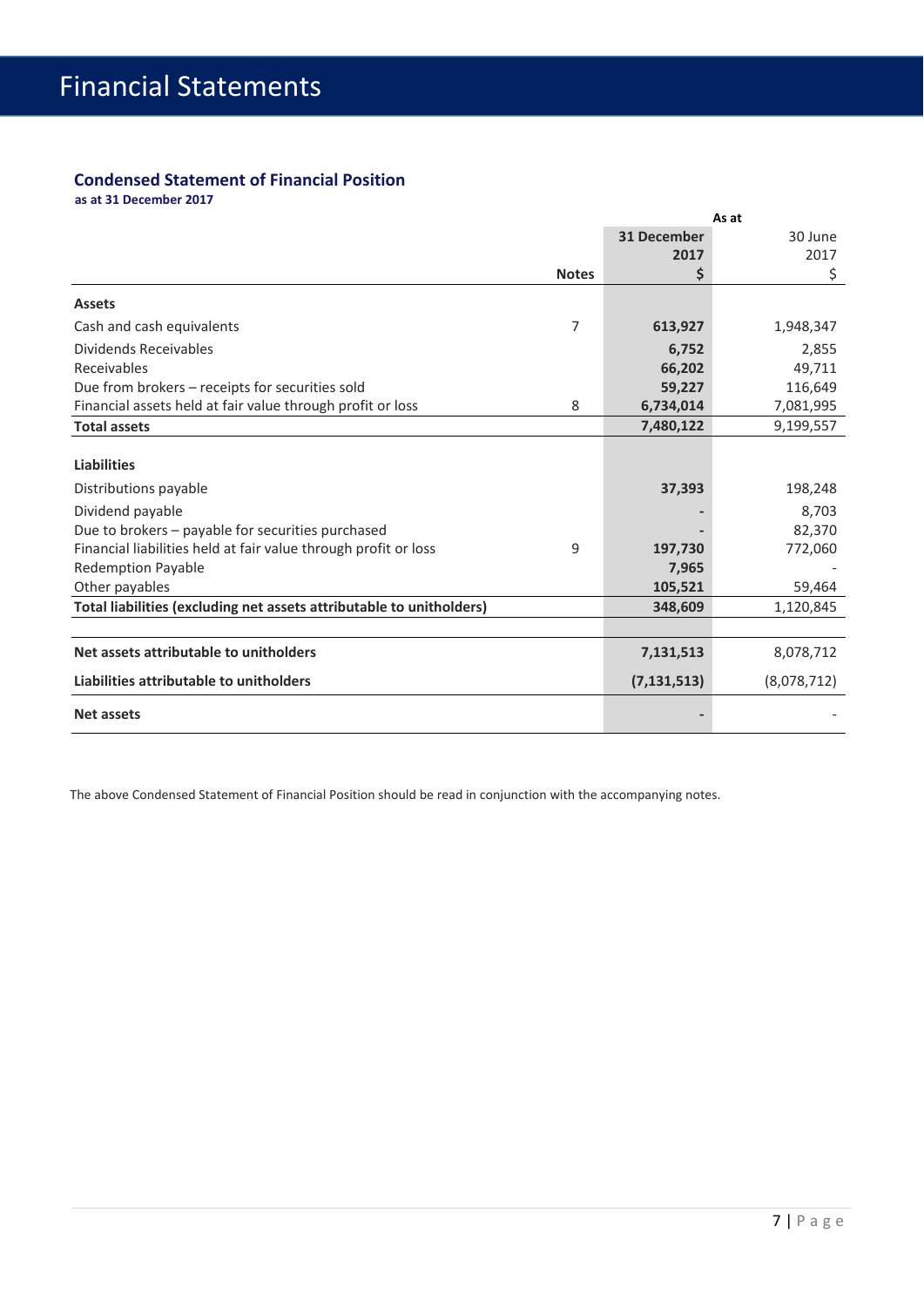### **Condensed Statement of Changes in Equity**

**for the half‐year ended 31 December 2017**

|                                                                |              | Half-year ended |             |  |
|----------------------------------------------------------------|--------------|-----------------|-------------|--|
|                                                                |              | 31 December     | 31 December |  |
|                                                                |              | 2017            | 2016        |  |
|                                                                | <b>Notes</b> |                 |             |  |
| Balance at the beginning of the period                         |              |                 |             |  |
| Profit/(loss) for the half-year                                |              |                 |             |  |
| Other comprehensive income                                     |              |                 |             |  |
| <b>Total comprehensive income</b>                              |              |                 |             |  |
| Transactions with unitholders in their capacity as unitholders |              |                 |             |  |
| Total equity at the end of the period                          |              |                 |             |  |
|                                                                |              |                 |             |  |

Under Australian Accounting Standards, net assets attributable to unitholders are classified as liability rather than equity. As a result, there was no equity at the start or end of the half‐ year.

The above Condensed Statement of Changes in Equity should be read in conjunction with the accompanying notes.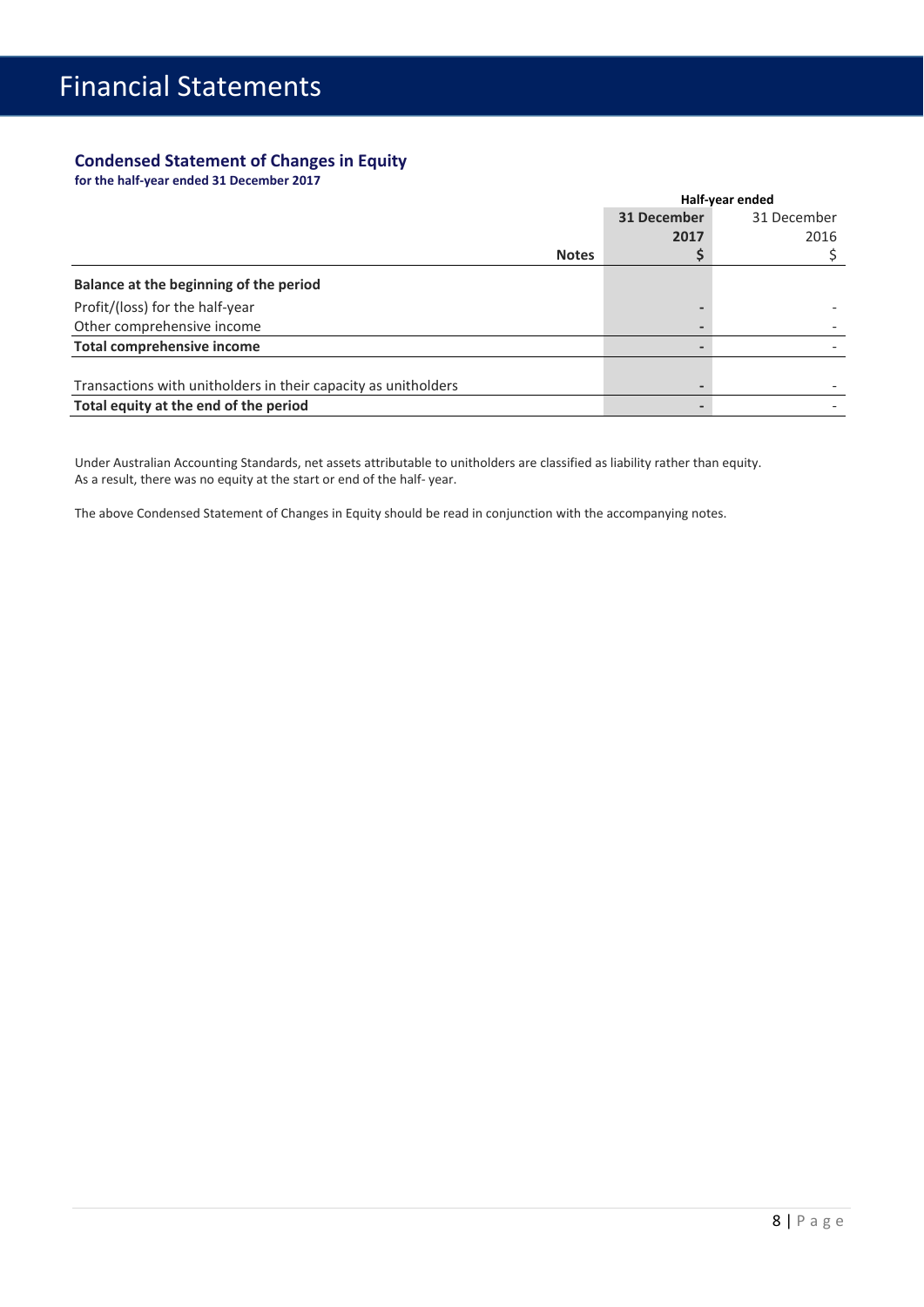#### **Condensed Statement of Cash Flows**

**for the half‐year ended 31 December 2017** 

|                                                                             | Half-year ended    |              |  |  |
|-----------------------------------------------------------------------------|--------------------|--------------|--|--|
|                                                                             | <b>31 December</b> | 31 December  |  |  |
|                                                                             | 2017               | 2016         |  |  |
| <b>Notes</b>                                                                | \$                 | \$           |  |  |
| Cash flows from operating activities                                        |                    |              |  |  |
| Proceeds from sale of financial instruments held at fair value through      |                    |              |  |  |
| profit or loss                                                              | 2,971,507          | 22,892,360   |  |  |
| Purchase of financial instruments held at fair value through profit or loss | (2,568,522)        | (18,087,105) |  |  |
| Transaction costs on sale and purchase of financial instruments at fair     |                    |              |  |  |
| value through profit or loss                                                | (3,778)            | (9,079)      |  |  |
| Dividends and distributions received                                        | 184,195            | 509,233      |  |  |
| Dividends and distributions paid                                            | (8,703)            | (40, 813)    |  |  |
| Interest received                                                           | 3,053              | 25,845       |  |  |
| GST recovered/paid                                                          | (16, 335)          | (13, 360)    |  |  |
| Management fees paid                                                        | (43, 720)          | (81, 862)    |  |  |
| Other operating expenses paid                                               | (155, 163)         | (2,851)      |  |  |
| Net cash inflow/(outflow) from operating activities                         | 362,534            | 5,192,368    |  |  |
|                                                                             |                    |              |  |  |
| <b>Cash flows from financing activities</b>                                 |                    |              |  |  |
| Proceeds from applications by unitholders                                   |                    | 2,704,196    |  |  |
| Payments for redemptions by unitholders                                     | (935, 011)         | (2,811,492)  |  |  |
| Proceeds from treasury unit applications                                    | 84,967             | 121,171      |  |  |
| Payments for treasury unit redemptions                                      | (519, 536)         | (3,382,387)  |  |  |
| Distributions paid to unitholders                                           | (327, 374)         | (386, 758)   |  |  |
| Net cash inflow/(outflow) from financing activities                         | (1,696,954)        | (3,755,270)  |  |  |
|                                                                             |                    |              |  |  |
|                                                                             |                    |              |  |  |
| Net increase/(decrease) in cash and cash equivalents                        | (1,334,420)        | 1,437,098    |  |  |
| Cash and cash equivalents at the beginning of the period                    | 1,948,347          | 3,301,708    |  |  |
| $\overline{7}$<br>Cash and cash equivalents at the end of the period        | 613,927            | 4,738,806    |  |  |
|                                                                             |                    |              |  |  |
| <b>Non-cash financing activities</b>                                        | 67,992             | 67,196       |  |  |

The above Condensed Statement of Cash Flows should be read in conjunction with the accompanying notes.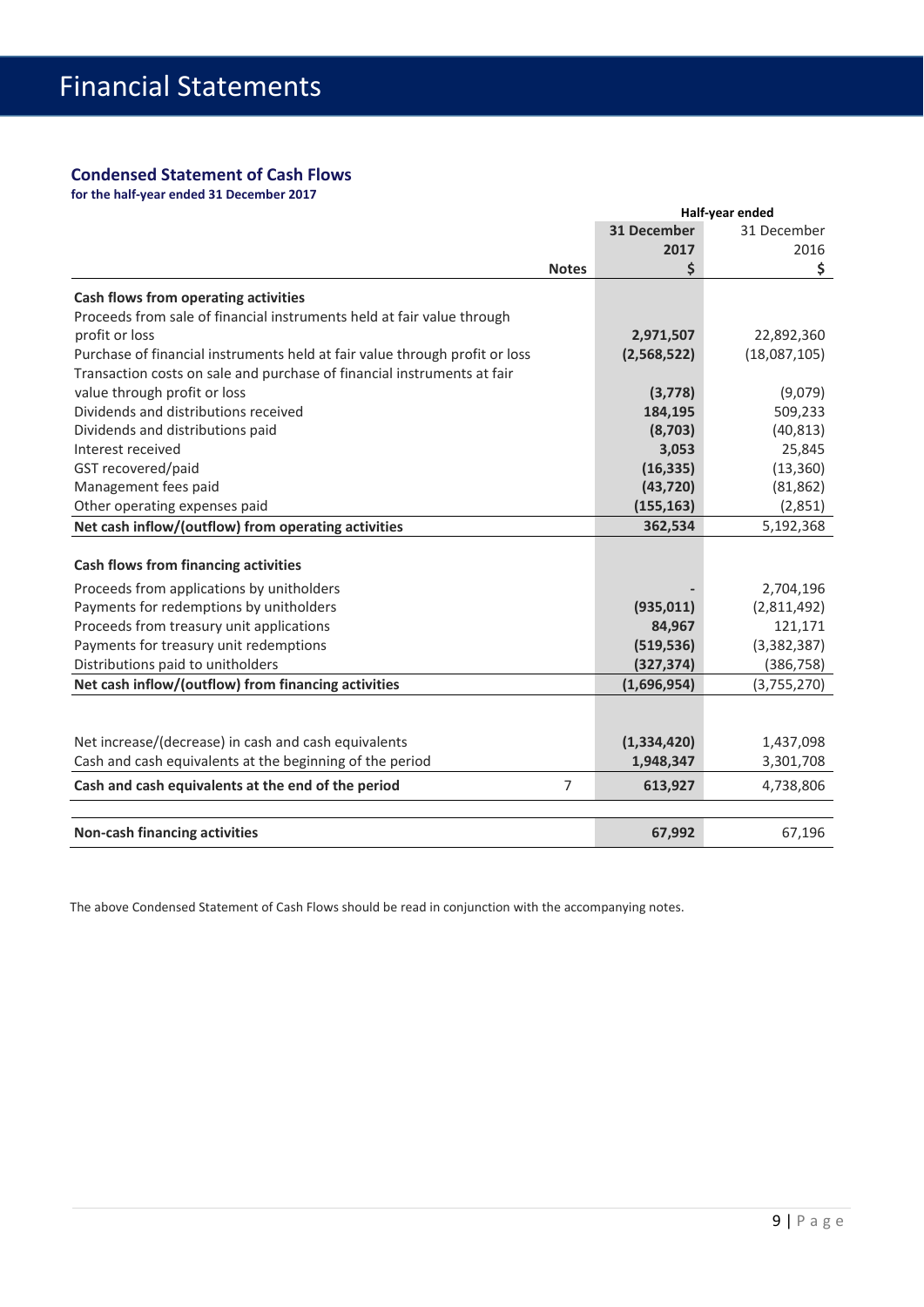## Notes to the Financial Statements

#### **Contents**

- General information
- Summary of significant accounting policies
- Adoption of new and revised Accounting Standards
- Fair value measurement
- Net assets attributable to unitholders
- 6 Distributions to unitholders<br>7 Cash and cash equivalents
- Cash and cash equivalents
- Financial assets held at fair value through profit or loss
- Financial liabilities held at fair value through profit or loss
- Related party transactions
- Other operating expenses
- Contingent assets and liabilities
- Events occurring after the reporting period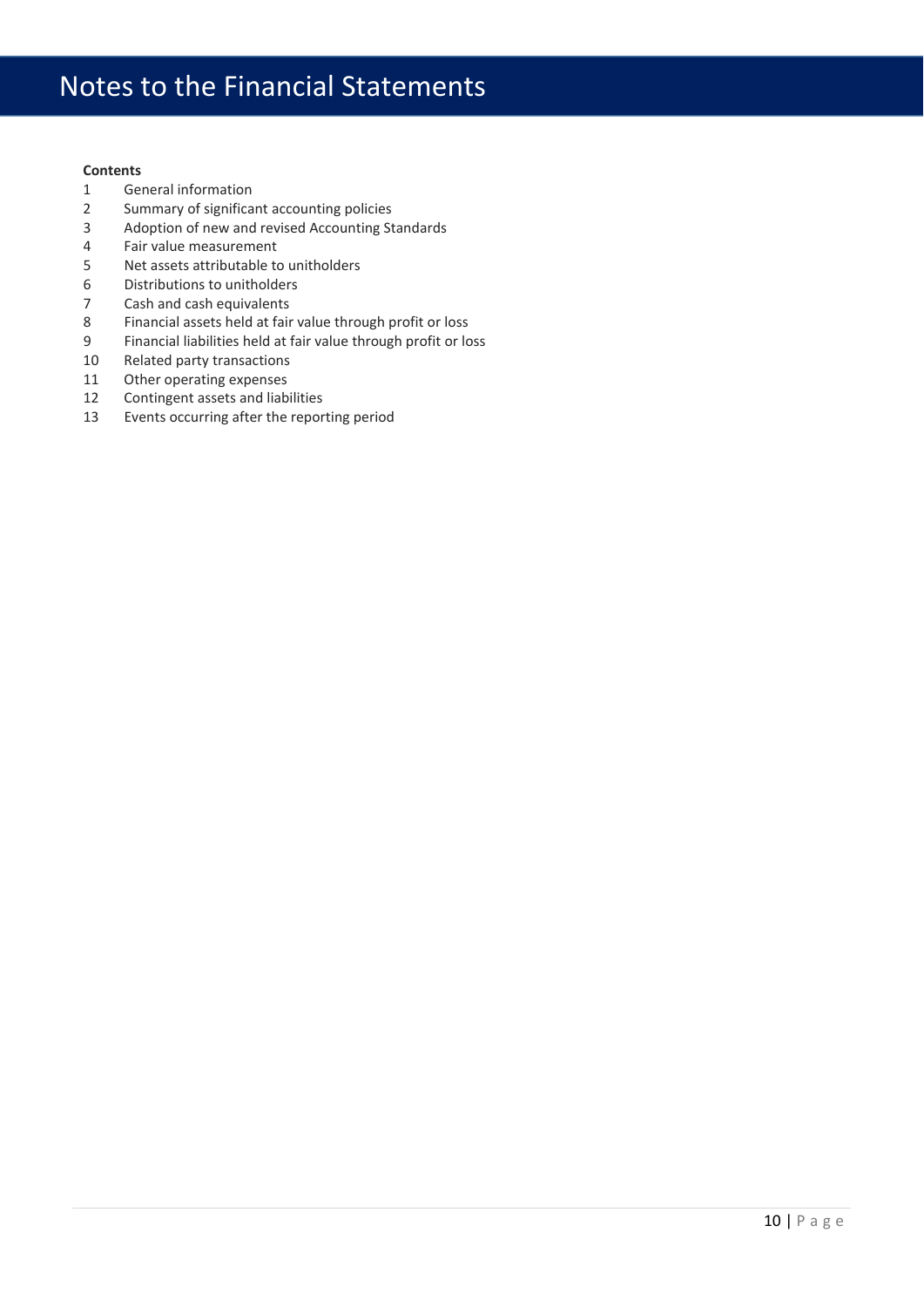#### **1. General information**

The condensed interim financial statements cover Aurora Dividend Income Trust (Managed Fund) ("the Trust") as an individual entity. The Trust commenced operations on 8 February 2011 and is domiciled in Australia.

The Responsible Entity of the Trust is Aurora Funds Management Limited (the "Responsible Entity"). The Responsible Entity's registered office is Suite 613, 370 St Kilda Road, Melbourne, Vic 3004. The condensed interim financial statements are presented in the Australian currency.

It is recommended that these condensed interim financial statements are considered together with the current product disclosure document and in accordance with the provisions of the governing documents of the Trust, and any public announcements made by the Trust during the half‐year ended 31 December 2017 in accordance with the continuous disclosure obligations arising under the *Corporations Act 2001.*

The principal activities of the Trust during the half‐year was establishing its investment strategy in accordance with the provision of the Trust Constitution, the Product Disclosure Statement and any Fund Updates.

#### **2. Significant Accounting Policies**

The principal accountings policies applied in the preparation of this condensed interim financial report are set out below.

These policies have been consistently applied to all years presented, unless otherwise stated.

#### **Basis of preparation**

The accounting policies applied by the Trust in this condensed interim financial report are the same as those applied by the Trust in its Financial Report as at, and for, the year ended 30 June 2017.

#### **Statement of compliance**

The condensed interim financial statements are a general purpose financial report prepared in accordance with AASB 134 Interim Financial Reporting and the *Corporations Act 2001*.

The interim financial report does not include all the information required for a full annual financial report and should be read in conjunction with the annual financial report as at, and for, the year ended 30 June 2017.

The condensed interim financial statements comply with IAS 34 Interim Financial Reporting.

The condensed interim financial statements were authorised for issue by the directors as at the date of the directors' report. The Directors of the Responsible Entity have the power to amend and reissue the condensed interim financial statements.

#### **3. Adoption of new and revised Accounting Standards**

#### *New, revised or amending Accounting Standards and Interpretations adopted*

The Trust has adopted all of the new, revised or amending Accounting Standards and Interpretationsissued by the Australian Accounting Standards Board ('AASB') that are mandatory for the current reporting period.

Any new, revised or amending Accounting Standards or Interpretations that are not yet mandatory have not been early adopted.

#### *New Accounting Standards and Interpretations not yet mandatory or early adopted*

Australian Accounting Standards and Interpretations that have recently been issued or amended but are not yet mandatory, have not been early adopted by the Trust for the annual reporting period ended 30 June 2017. The Trust's assessment of the impact of these new or amended Accounting Standards and Interpretations, most relevant to the Trust, asset out below.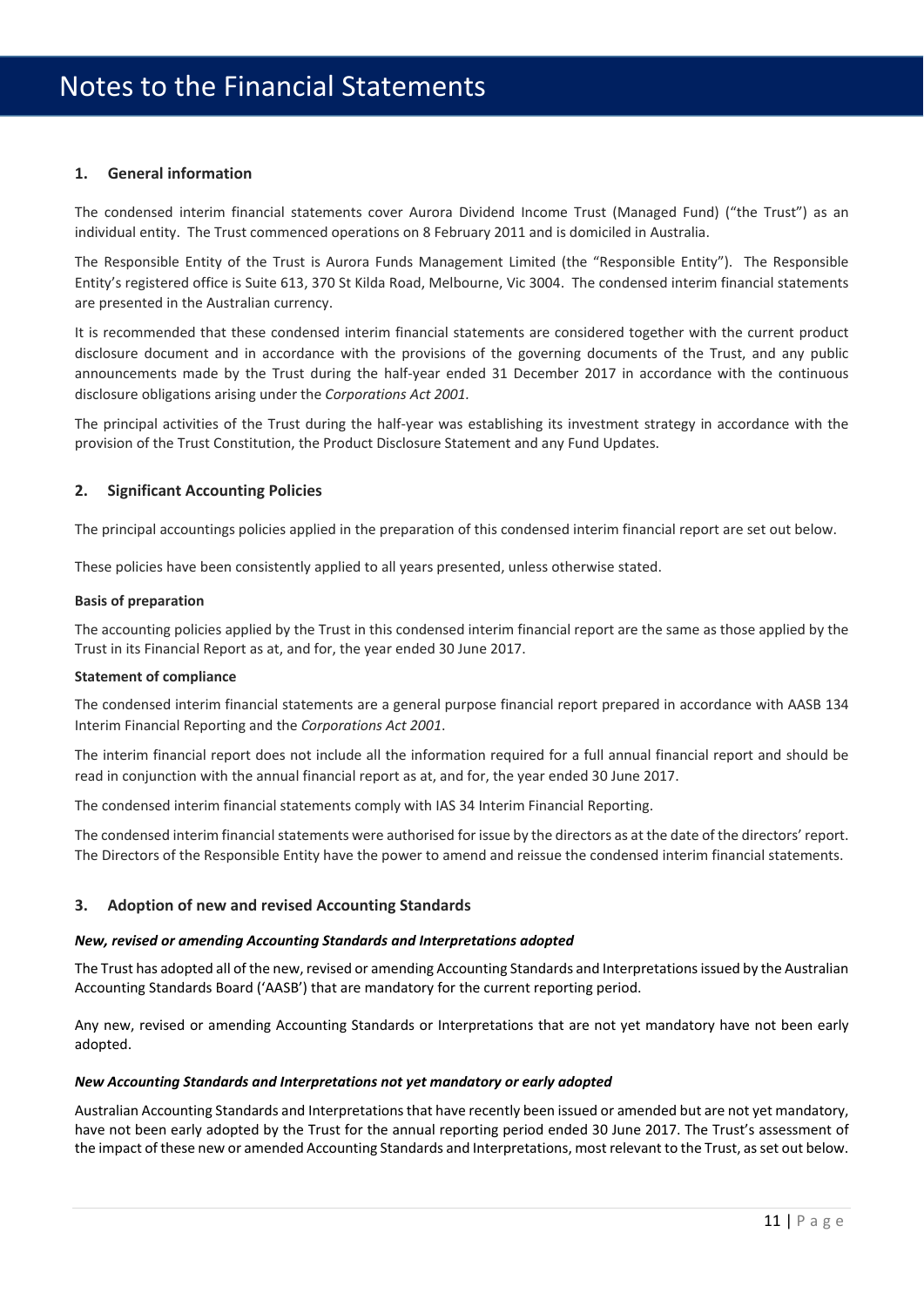#### **3. Adoption of new and revised Accounting Standards (continued)**

#### *AASB 9 Financial Instruments*

This standard is applicable to annual reporting periods beginning on or after 1 January 2018. This standard replaces all previous versions of AASB 9 and completes the project to replace IAS 39 'Financial Instruments: Recognition and Measurement'. AASB 9 introduces new classification and measurement models for financial assets. New simpler hedge accounting requirements are intended to more closely align with the risk management activities of the Trust. New impairment requirements will use an 'expected credit loss' ('ECL') model to recognize an allowance.

The Trust intends to apply the standard from 1 July 2018 and is currently working through the financial statement impact of this new standard. The magnitude of the financial impacts on transition and on the comparative financial year is yet to be determined, as a result, at this time the Trust cannot make a reasonable quantitative estimate of the effects of the new standard.

#### *AASB 15 Revenue from Contracts with Customers*

This standard is applicable to annual reporting periods beginning on or after 1 January 2018. The standard provides a single standard for revenue recognition. The core principle of the standards is that an entity will recognise revenue to depict the transfer of promised goods or services to customers in an amount that reflects the consideration to which the entity expects to be entitled in exchange for those goods or services. The standard will require: contracts(either written, verbal or implied) to be identified, together with the separate performance obligations within the contract; determine the transaction price, adjusted for the time value of money excluding credit risk; allocation of the transaction price to the separate performance obligations on a basis of relative stand‐alone selling price of each distinct good or service, or estimation approach if no distinct observable prices exist; and recognition of revenue when each performance obligation is satisfied. Credit risk will be presented separately as an expense rather than adjusted to revenue. For goods, the performance obligation would be satisfied when the customer obtains control of the goods. For services, the performance obligation is satisfied when the service has been provided, typically for promises to transfer services to customers. For performance obligations satisfied over time, an entity would select an appropriate measure of progressto determine how much revenue should be recognised as the performance obligation is satisfied. Contracts with customers will be presented in an entity's statement of financial position as a contract liability, a contract asset, or a receivable, depending on the relationship between the entity's performance and the customer's payment. Sufficient quantitative and qualitative disclosure is required to enable users to understand the contracts with customers; the significant judgements made in applying the guidance to those contracts; and any assets recognised from the costs to obtain or fulfil a contract with a customer.

The Trust will adopt this standard from 1 July 2018. The changes in revenue recognition requirements in AASB 15 are not expected to have a significant impact on the timing and amount of revenue recorded in the financial statements or result in significant additional disclosures.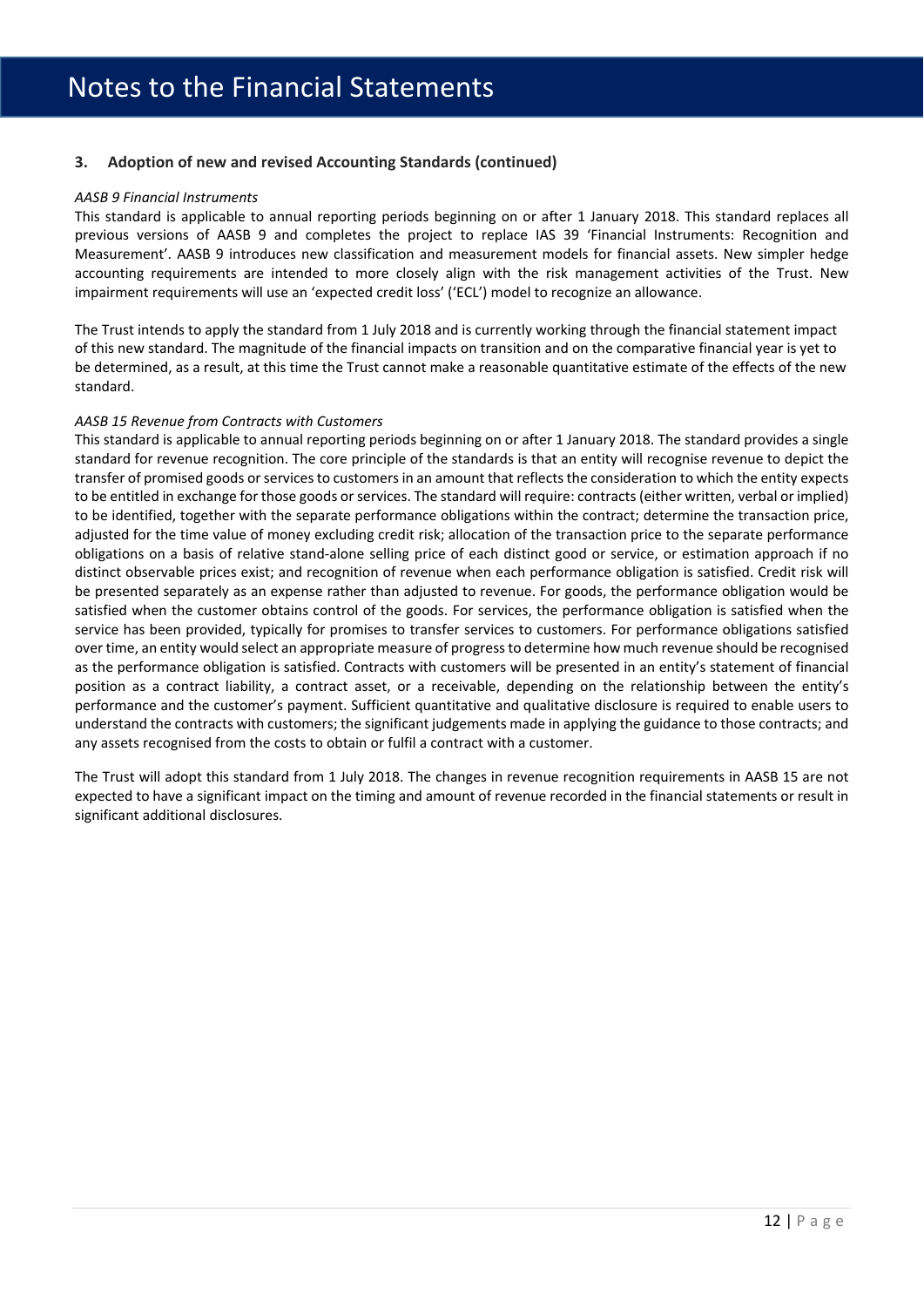### Notes to the Financial Statements

#### **4. Fair value measurement**

The Trust measures and recognises the following assets and liabilities at fair value on a recurring basis through profit or loss (FVTPL).

AASB 13 requires disclosure of fair value measurements by level of the following fair value hierarchy:

- (a) quoted prices (unadjusted) in active markets for identical assets or liabilities (level 1);
- (b) inputs other than quoted prices included within level 1 that are observable for the asset or liability, either directly or indirectly (level 2); and
- (c) inputs for the asset or liability that are not based on observable market data (unobservable inputs) (level 3).

#### *(i) Fair value in an active market (level 1)*

The fair value of financial assets and liabilities traded in active markets is based on their quoted market prices at the end of the reporting period without any deduction for estimated future selling costs.

The Trust values its investments in accordance with the accounting policies set out in Note 2. For the majority of its investments, the Trust relies on information provided by independent pricing services for the valuation of its investments.

The quoted market price used for financial assets held by the Trust isthe current bid price; the appropriate quoted market price for financial liabilities is the current ask price. When the Trust holds derivatives with offsetting market risks, it uses mid‐market prices as a basis for establishing fair values for the offsetting risk positions and applies this bid or asking price to the net open position, as appropriate.

A financial instrument is regarded as quoted in an active market if quoted prices are readily and regularly available from an exchange, dealer, broker, industry group, pricing service, or regulatory agency, and those prices represent actual and regularly occurring market transactions on an arm's length basis.

#### *(ii) Fair value in an inactive or unquoted market (level 2 and level 3)*

The fair value of financial assets and liabilities that are not traded in an active market is determined using valuation techniques. These include the use of recent arm's length market transactions, reference to the current fair value of a substantially similar other instrument, discounted cash flow techniques, option pricing models or any other valuation technique that provides a reliable estimate of prices obtained in actual market transactions.

Where discounted cash flow techniques are used, estimated future cash flows are based on best estimates and the discount rate used is a market rate at the end of the reporting period applicable for an instrument with similar terms and conditions.

For other pricing models, inputs are based on market data at the end of the reporting period. Fair values for unquoted equity investments are estimated, if possible, using applicable price/earnings ratios for similar listed companies adjusted to reflect the specific circumstances of the issuer.

The carrying value less impairment provision of other receivables and payables are assumed to approximate their fair values. The fair value of financial liabilities for disclosure purposes is estimated by discounting the future contractual cash flows at the current market interest rate that is available to the Trust for similar financial instruments.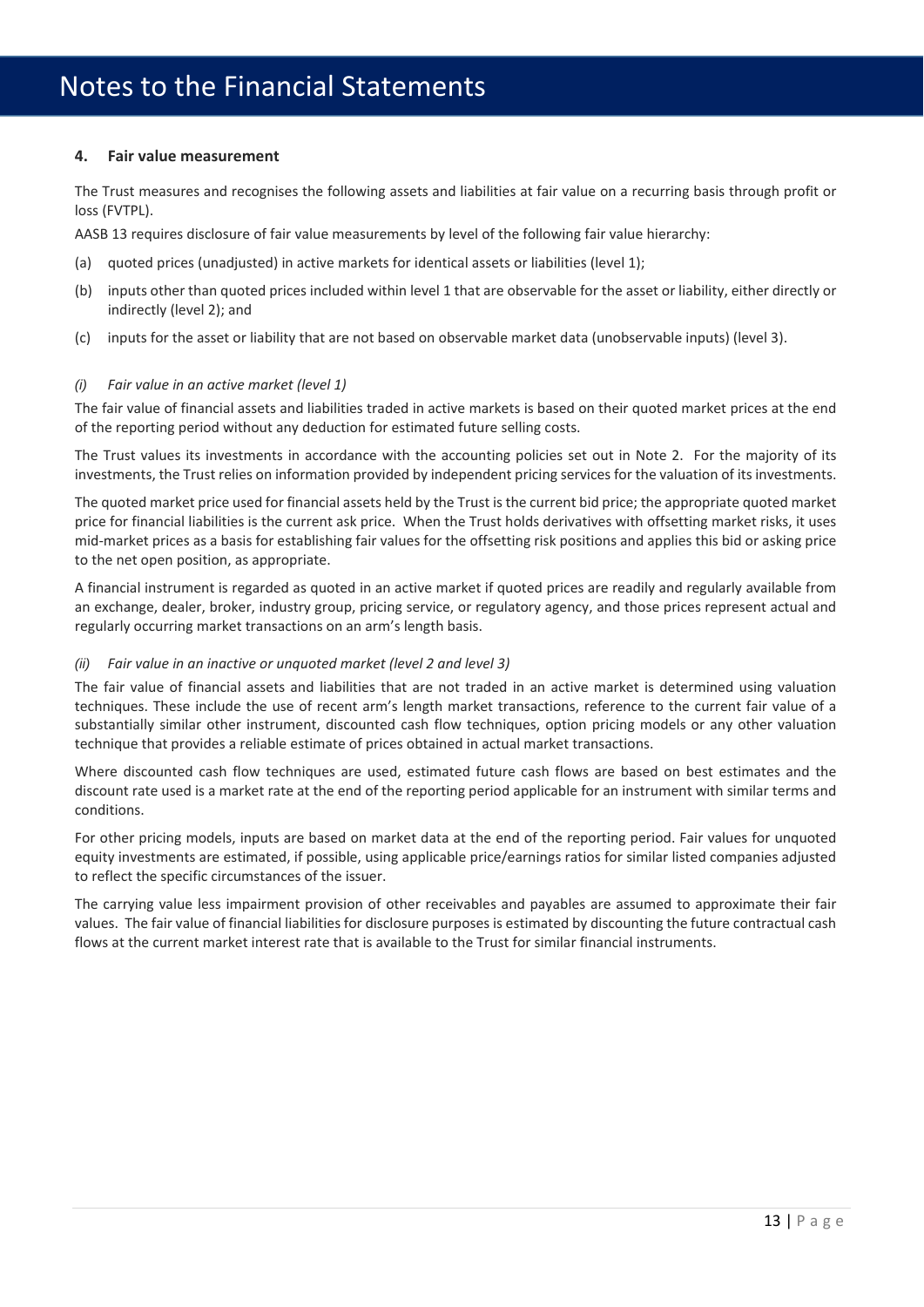#### **4. Fair value measurement (continued)**

#### *Recognised fair value measurements*

The following table presents the Trust's assets and liabilities measured and recognised as at the half-year ended 31 December 2017 and the year ended 30 June 2017.

|                                                                      | Level 1   | Level <sub>2</sub>       | Level 3        | <b>Total</b> |
|----------------------------------------------------------------------|-----------|--------------------------|----------------|--------------|
| 31 December 2017                                                     | \$        | \$                       | Ş              | \$           |
| <b>Financial assets</b>                                              |           |                          |                |              |
| Financial assets designated at fair value through                    |           |                          |                |              |
| profit or loss:                                                      |           |                          |                |              |
| Listed equity securities                                             | 6,731,962 |                          |                | 6,731,962    |
| Listed options                                                       | 2,052     |                          |                | 2,052        |
| <b>Total financial assets</b>                                        | 6,734,014 |                          |                | 6,734,014    |
| <b>Financial liabilities</b>                                         |           |                          |                |              |
| Financial liabilities held for trading:                              |           |                          |                |              |
| Listed equity securities sold short                                  | 197,730   |                          |                | 197,730      |
| <b>Total financial liabilities</b>                                   | 197,730   | $\blacksquare$           |                | 197,730      |
|                                                                      | Level 1   | Level <sub>2</sub>       | Level 3        | <b>Total</b> |
| 30 June 2017                                                         | \$        | \$                       | \$             | \$           |
| <b>Financial assets</b>                                              |           |                          |                |              |
| Financial assets designated at fair value through<br>profit or loss: |           |                          |                |              |
| Listed equity securities                                             | 6,814,495 |                          |                | 6,814,495    |
| Listed unit trusts                                                   | 267,500   |                          |                | 267,500      |
| <b>Total financial assets</b>                                        | 7,081,995 | $\overline{\phantom{a}}$ | $\overline{a}$ | 7,081,995    |
| <b>Financial liabilities</b>                                         |           |                          |                |              |
| Financial liabilities held for trading:                              |           |                          |                |              |
| Listed equity securities                                             | 772,060   |                          |                | 772,060      |
| <b>Total financial liabilities</b>                                   | 772,060   |                          |                | 772,060      |

Investments whose values are based on quoted market prices in active markets, and therefore classified within level 1, include active listed equities and certain listed unit trusts.

#### *Transfers between levels*

There have been no transfers between levels for the half-year ended 31 December 2017 and the year ended 30 June 2017.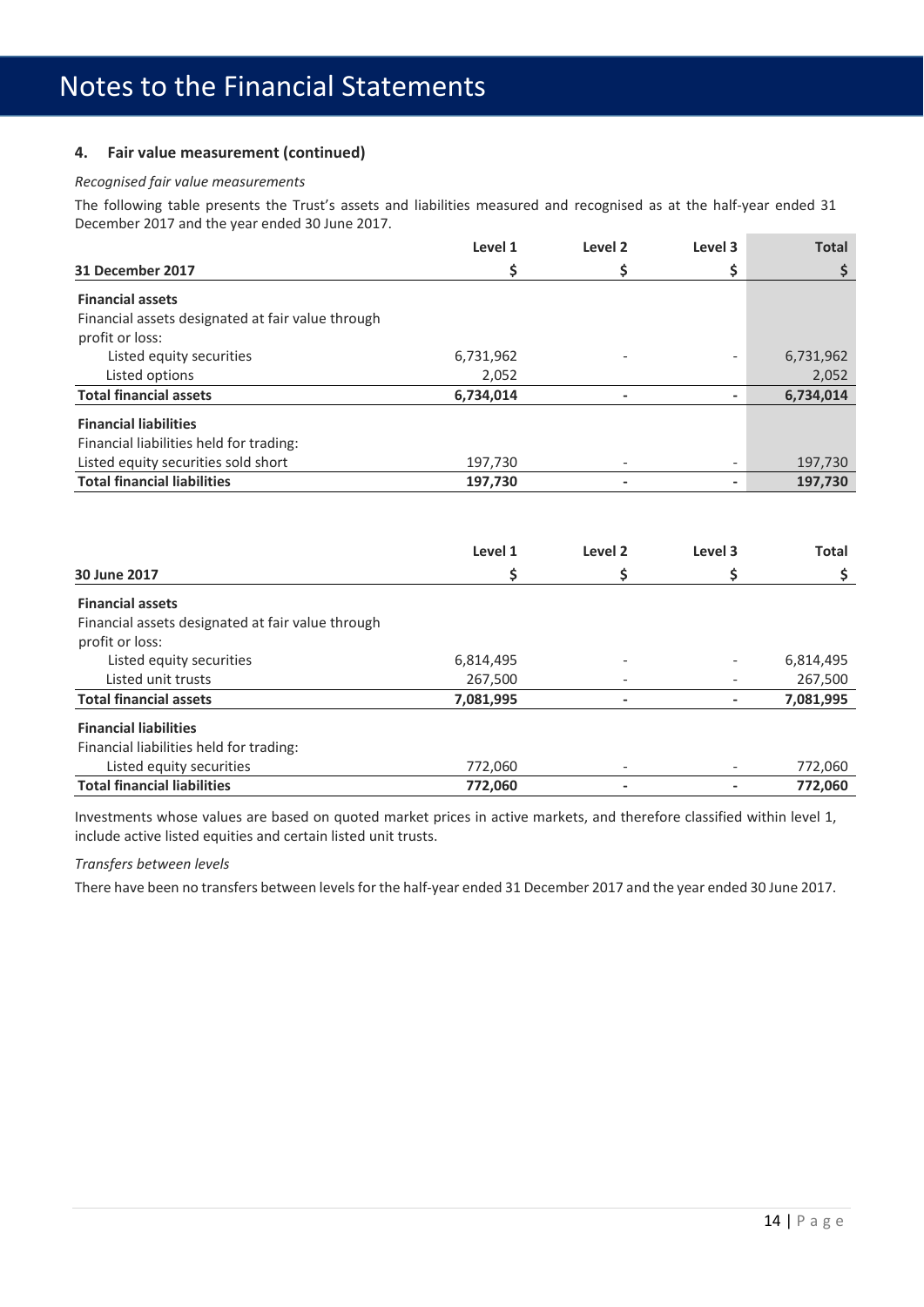#### **5. Net assets attributable to unitholders**

Movements in the number of units and net assets attributable to unitholders during the half‐year were as follows:

|                                                   | 31 December   | 30 June        | <b>31 December</b> | 30 June       |
|---------------------------------------------------|---------------|----------------|--------------------|---------------|
|                                                   | 2017          | 2017           | 2017               | 2017          |
|                                                   | No.           | No.            | \$                 | \$            |
| Opening balance - excluding treasury units        | 13,305,214    | 18,662,289     |                    |               |
| Applications                                      | 131,363       | 4,795,800      |                    |               |
| Redemptions                                       | (2, 278, 629) | (10, 318, 142) |                    |               |
| Units issued upon reinvestment of distributions   | 105,039       | 165,267        |                    |               |
| Closing balance - excluding treasury units        | 11,262,987    | 13,305,214     |                    |               |
| Opening balance - treasury units                  | 2,400,568     | 2,392,859      |                    |               |
| Applications                                      | 831,672       | 5,390,906      |                    |               |
| Redemptions                                       | (131, 363)    | (183, 197)     |                    |               |
| Cancellation of treasury units                    | (1,000,000)   | (5,200,000)    |                    |               |
| Closing balance - treasury units                  | 2,100,877     | 2,400,568      |                    |               |
| Opening balance - including treasury units        | 15,705,782    | 21,055,148     | 8,078,712          | 13,209,755    |
| Applications                                      | 963,035       | 10,186,706     | 84,967             | 3,417,032     |
| Redemptions                                       | (2,409,992)   | (10, 501, 339) | (1,462,511)        | (7, 270, 392) |
| Units issued upon reinvestment of distributions   | 105,039       | 165,267        | 67,992             | 121,724       |
| Cancellation of treasury units                    | (1,000,000)   | (5,200,000)    |                    |               |
| Increase/(Decrease) in net assets attributable to |               |                |                    |               |
| unitholders                                       |               |                | 362,353            | (1,399,407)   |
| Closing balance - including treasury units        | 13,363,864    | 15,705,782     | 7,131,513          | 8,078,712     |

As stipulated within the Trust Constitution, each unit represents a right to an individual share in the Trust and does not extend to a right to the underlying assets of the Trust.

#### **6. Distributions to unitholders**

The distributions declared for the half‐year were as follows:

|                                      | Half-year ended |             |             |             |
|--------------------------------------|-----------------|-------------|-------------|-------------|
|                                      | 31 December     | 31 December | 31 December | 31 December |
|                                      | 2017            | 2017        | 2016        | 2016        |
|                                      | \$              | cpu         | \$          | cpu         |
| <b>Quoted units</b>                  |                 |             |             |             |
| Distributions paid                   | 193,274         | 1.59        | 309,683     | 1.80        |
| Distributions payable                | 37,393          | 0.33        | 53,319      | 0.35        |
| Total distributions - quoted units   | 230,667         | 1.92        | 363,002     | 2.15        |
|                                      |                 |             |             |             |
| <b>Unquoted units</b>                |                 |             |             |             |
| Distributions paid                   | 3,090           | 1.59        | 7,927       | 1.80        |
| Distributions payable                | 755             | 0.33        | 1,462       | 0.35        |
| Total distributions - unquoted units | 3,845           | 1.92        | 9,389       | 2.15        |
|                                      |                 |             |             |             |
| <b>Total distributions</b>           | 234,512         | 1.92        | 372,391     | 2.15        |

The Trust distributes all its net income each year to unitholders. The Trust distributes 0.5% of the Net Asset Value ('NAV') per unit each month. Should the Trust not generate sufficient net income to cover the distribution in any financial year, then part or all of any distribution may be a return of capital.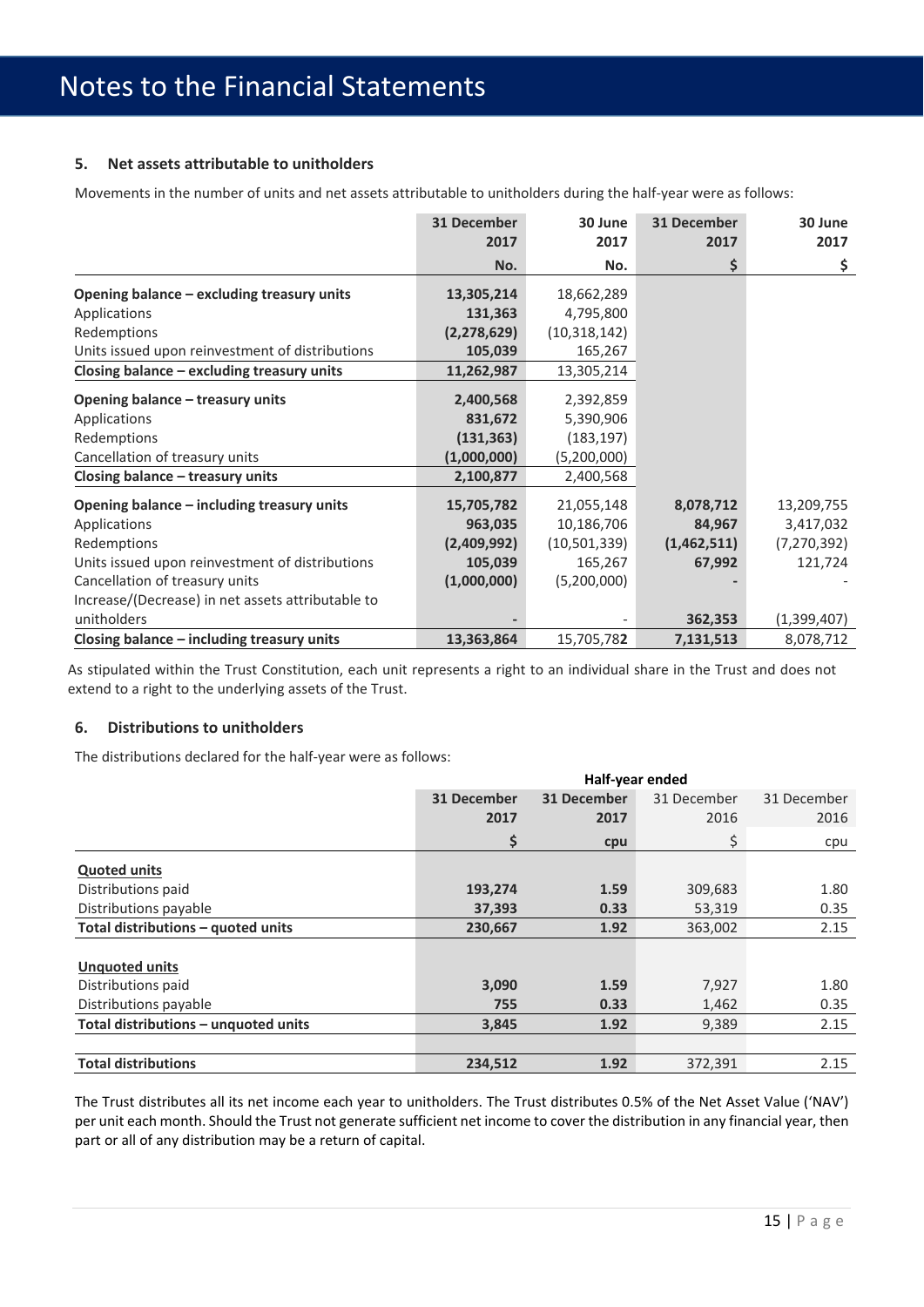#### **7. Cash and cash equivalents**

|                                 | As at       |           |
|---------------------------------|-------------|-----------|
|                                 | 31 December | 30 June   |
|                                 | 2017        | 2017      |
|                                 |             |           |
| Cash at bank                    | 613,927     | 1,948,347 |
| Total cash and cash equivalents | 613,927     | 1,948,347 |

#### **8. Financial assets held at fair value through profit or loss**

|                                             | As at       |           |  |
|---------------------------------------------|-------------|-----------|--|
|                                             | 31 December | 30 June   |  |
|                                             | 2017        | 2017      |  |
|                                             |             |           |  |
| Listed at fair value through profit or loss |             |           |  |
| <b>Equity securities</b>                    |             |           |  |
| Australian listed equity securities         | 6,731,962   | 6,814,495 |  |
| Australian listed unit trusts               |             | 267,500   |  |
| Australian listed options                   | 2,052       |           |  |
| <b>Total financial assets</b>               | 6,734,014   | 7,081,995 |  |

#### **9. Financial liabilities held at fair value through profit or loss**

|                                             |             | As at   |
|---------------------------------------------|-------------|---------|
|                                             | 31 December | 30 June |
|                                             | 2017        | 2017    |
|                                             | S           |         |
| Listed at fair value through profit or loss |             |         |
| <b>Equity securities</b>                    |             |         |
| Australian listed equity securities         | 197,730     | 772,060 |
| <b>Total financial liabilities</b>          | 197,730     | 772,060 |

#### **10. Related party transactions**

#### **Responsible Entity**

The Responsible Entity of Aurora Dividend Income Trust (Managed Fund) is Aurora Funds Management Limited. In the period to 31 December 2017, Aurora Funds Management Limited acquired units in Aurora Dividend Income Trust, as set out below.

#### **Key management personnel unitholdings**

No key management personnel of Aurora Dividend Income Trust (Managed Fund) held units in the Trust.

#### **Key management personnel compensation**

Key management personnel are paid by Aurora Funds Management Limited. Payments made from the Trust to Aurora Funds Management Limited do not include any amounts directly attributable to the compensation of key management personnel.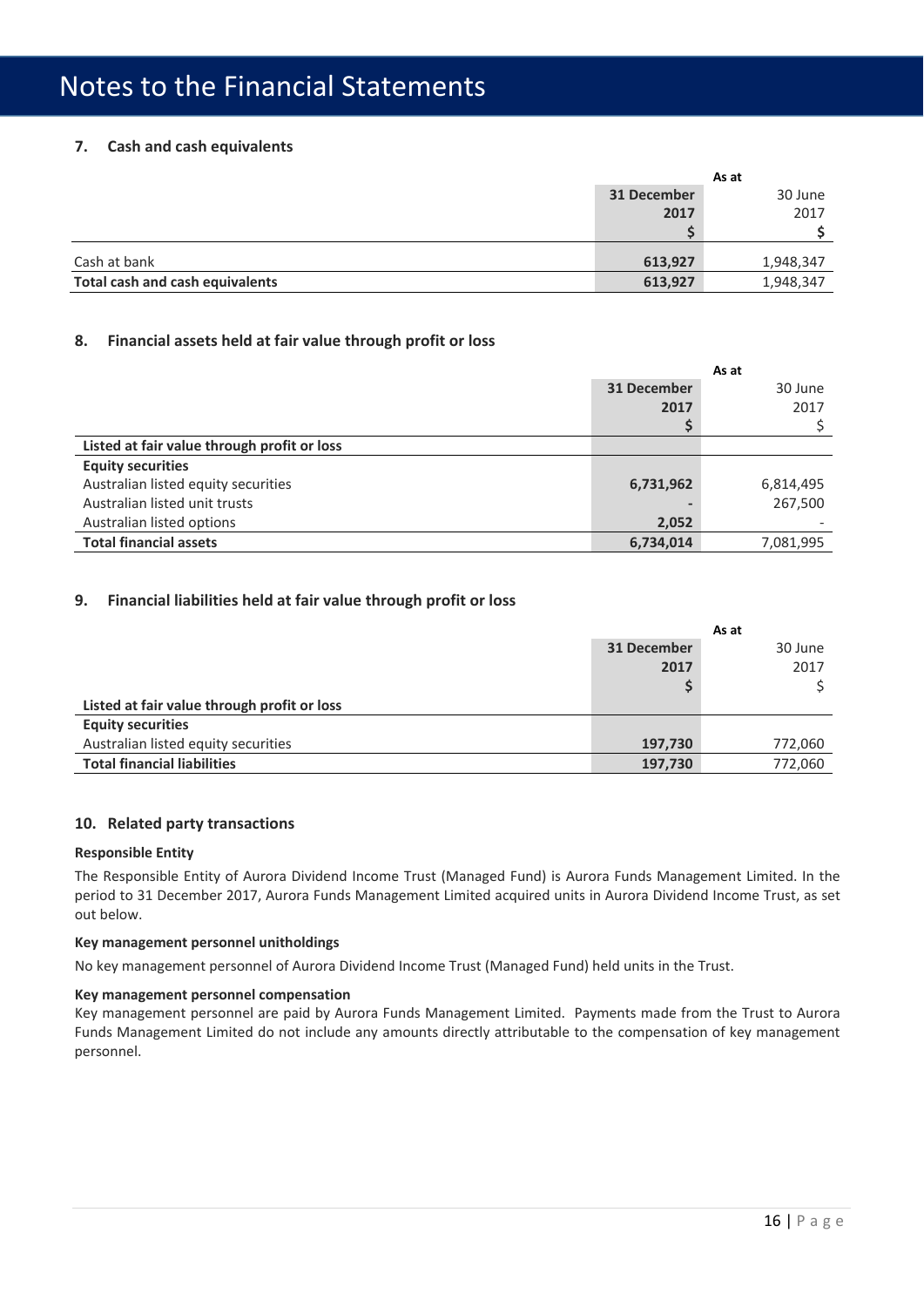#### **10. Related party transactions (continued)**

#### **Related party unitholdings**

The interests in the Trust held by other management investment schemes also managed by the Responsible Entity are shown as follows:

#### *Investments*

| 31 December 2017                         | No. of<br>units held<br>opening | No. of<br>units held<br>closing | <b>Fair value of</b><br><i>investment</i> | <b>Interest</b><br>held  | No. of<br>units<br>acquired | No. of<br>units<br>disposed | <b>Distributions</b><br>paid/payable<br>by the Trust |
|------------------------------------------|---------------------------------|---------------------------------|-------------------------------------------|--------------------------|-----------------------------|-----------------------------|------------------------------------------------------|
| Aurora Fortitude<br>Absolute Return Fund | 1,015,258                       | $\overline{\phantom{0}}$        | $\overline{\phantom{a}}$                  | $\overline{\phantom{a}}$ | $\blacksquare$              | 1,015,258                   | \$10,821                                             |
| 30 June 2017                             |                                 |                                 |                                           |                          |                             |                             |                                                      |
| Aurora Fortitude<br>Absolute Return Fund | $-$                             | 1,015,258                       | \$631,186                                 | 6.46%                    | 4,482,740                   | 3,467,482                   | \$57,507                                             |

#### *Treasury Unit*

| 31 December 2017                | No. of<br>units held<br>opening | No. of<br>units held<br>closing | Fair value of<br>investment | <b>Interest</b><br>held | No. of<br>units<br>acquired | No. of<br>units<br>disposed | <b>Distributions</b><br>paid/payable<br>by the Trust |
|---------------------------------|---------------------------------|---------------------------------|-----------------------------|-------------------------|-----------------------------|-----------------------------|------------------------------------------------------|
| Aurora Dividend<br>Income Trust | 2,400,568                       | 2,100,877                       | \$1,335,948                 | 15.72%                  | 831,672                     | 1,131,363                   |                                                      |
| 30 June 2017                    |                                 |                                 |                             |                         |                             |                             |                                                      |
| Aurora Dividend<br>Income Trust | 2,392,859                       | 2,400,568                       | \$1,492,433                 | 15.28%                  | 5,390,906                   | 5,383,197                   |                                                      |

The interests in the Trust held by the Responsible Entity are shown as follows:

| 31 December 2017                   | No. of<br>units held<br>opening | No. of<br>units held<br>closing | Fair value of<br><i>investment</i> | <b>Interest</b><br>held  | No. of<br>units<br>acquired | No. of<br>units<br>disposed  | <b>Distributions</b><br>paid/payable<br>by the Trust |
|------------------------------------|---------------------------------|---------------------------------|------------------------------------|--------------------------|-----------------------------|------------------------------|------------------------------------------------------|
| Aurora Funds<br>Management Limited | 144,885                         | -                               | $\overline{\phantom{a}}$           | $\overline{\phantom{a}}$ | $\overline{\phantom{a}}$    | 144,885                      | \$1,826                                              |
| 30 June 2017                       |                                 |                                 |                                    |                          |                             |                              |                                                      |
| Aurora Funds<br>Management Limited | $\overline{\phantom{a}}$        | 144.885                         | \$90,075                           | 0.92%                    | 144,885                     | $\qquad \qquad \blacksquare$ | \$5,892                                              |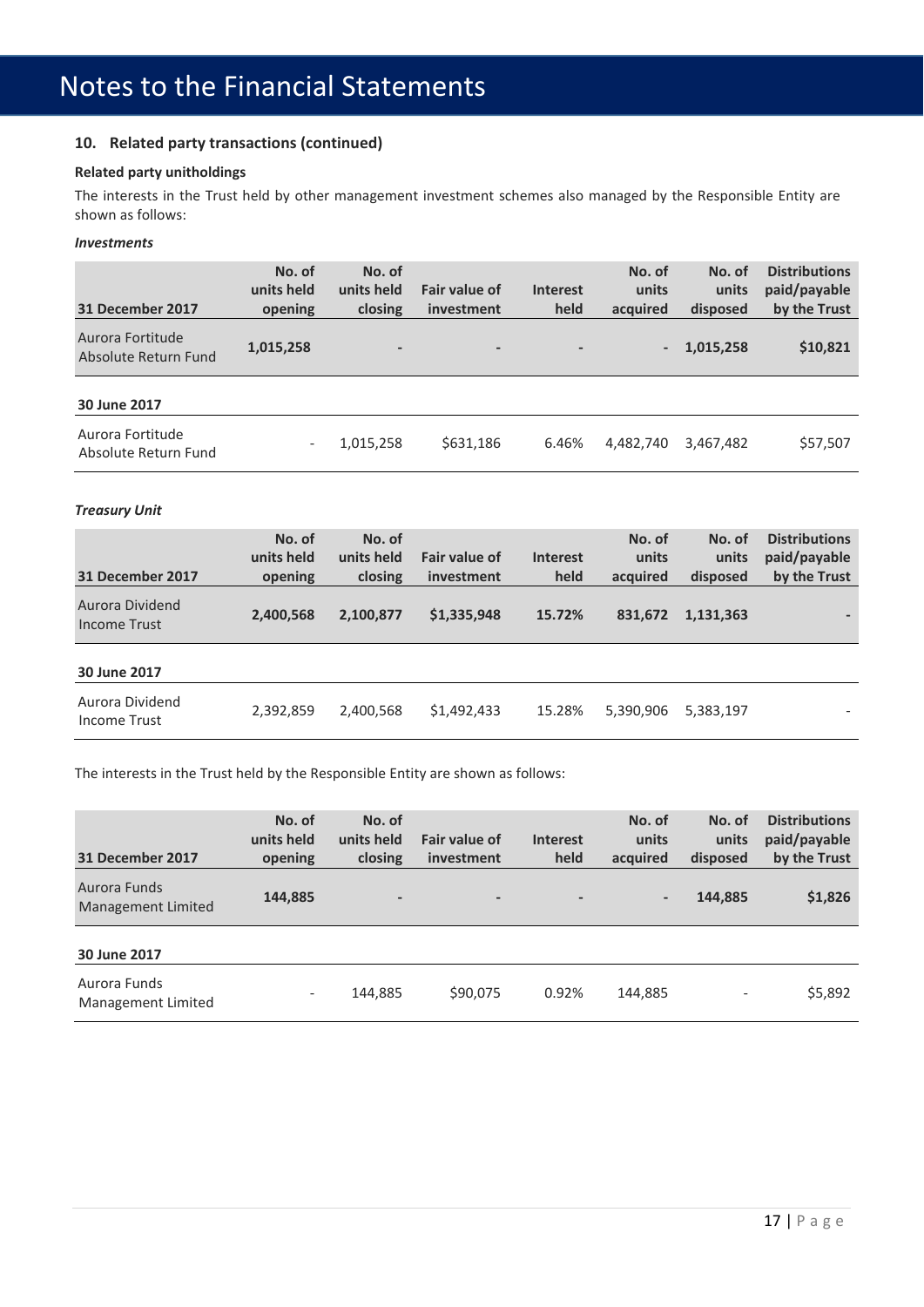#### **10. Related party transactions (continued)**

#### **Other related party information**

#### Seventh Orion

Seventh Orion Pty Ltd as Trustee for the Aurora Investments Unit Trust (Seventh Orion) owns 100% of the ordinary shares of Aurora Funds Management Limited, being the Responsible Entity of Aurora Dividend Income Trust.

Seventh Orion Pty Ltd is 50% owned by John Patton, the Managing Director of Aurora Funds Management Limited.

#### Directorships

Mr John Patton was appointed to the Boards of the following listed entities held by other managed investment schemes also managed by the Responsible Entity:

- ‐ Mr Patton was appointed to the Board of Keybridge Capital as a Non‐Executive Director on 10 August 2016 and was subsequently appointed to the role of Executive Chairman on 13 October 2016; and
- ‐ Mr Patton was appointed to the Board of Metgasco Limited as a Non‐Executive Director on 19 September 2016.

#### **Investments**

The Trust did not hold any investments in any schemes which are also managed by the Responsible Entity.

#### **Responsible entity's/manager's fees and other transactions**

Under the terms of the Trust Constitution, the Responsible Entity is entitled to receive fees, calculated by reference to the average daily net assets (excluding net assets attributable to unitholders) of the Trust as follows:

- management fee payable to the Responsible Entity is 0.97375% (including GST, net of RITC) per annum;
- the Responsible Entity may recover the normal operating reimbursable expenses of the Trust; and
- the Responsible Entity may recover the normal indirect costs of the Trust.

All expenses in connection with the preparation of accounting records and the maintenance of the unit register are reimbursed in accordance with the Trust Constitution.

The transactions during the half‐year and amounts payable at half‐year end between the Trust and the Responsible Entity were as follows:

|                                                                                                  | Half-year ended |             |  |
|--------------------------------------------------------------------------------------------------|-----------------|-------------|--|
|                                                                                                  | 31 December     | 31 December |  |
|                                                                                                  | 2017            | 2016        |  |
|                                                                                                  |                 |             |  |
| Management fees for the half-year paid/payable by the Trust to the<br>Responsible Entity         | 50,485          | 78,515      |  |
| Responsible Entity fees for the half-year paid/payable by the Trust to the<br>Responsible Entity | 33,886          | 33,886      |  |
| Other expenses for the half-year paid/payable by the Trust to the<br>Responsible Entity          | 160,565         | 32,257      |  |
| Aggregate amount payable to the Responsible Entity at the end of the<br>reporting period         | 105,521         | 12,099      |  |

No amounts were paid by the Trust directly to the key management personnel of Aurora Funds Management Limited.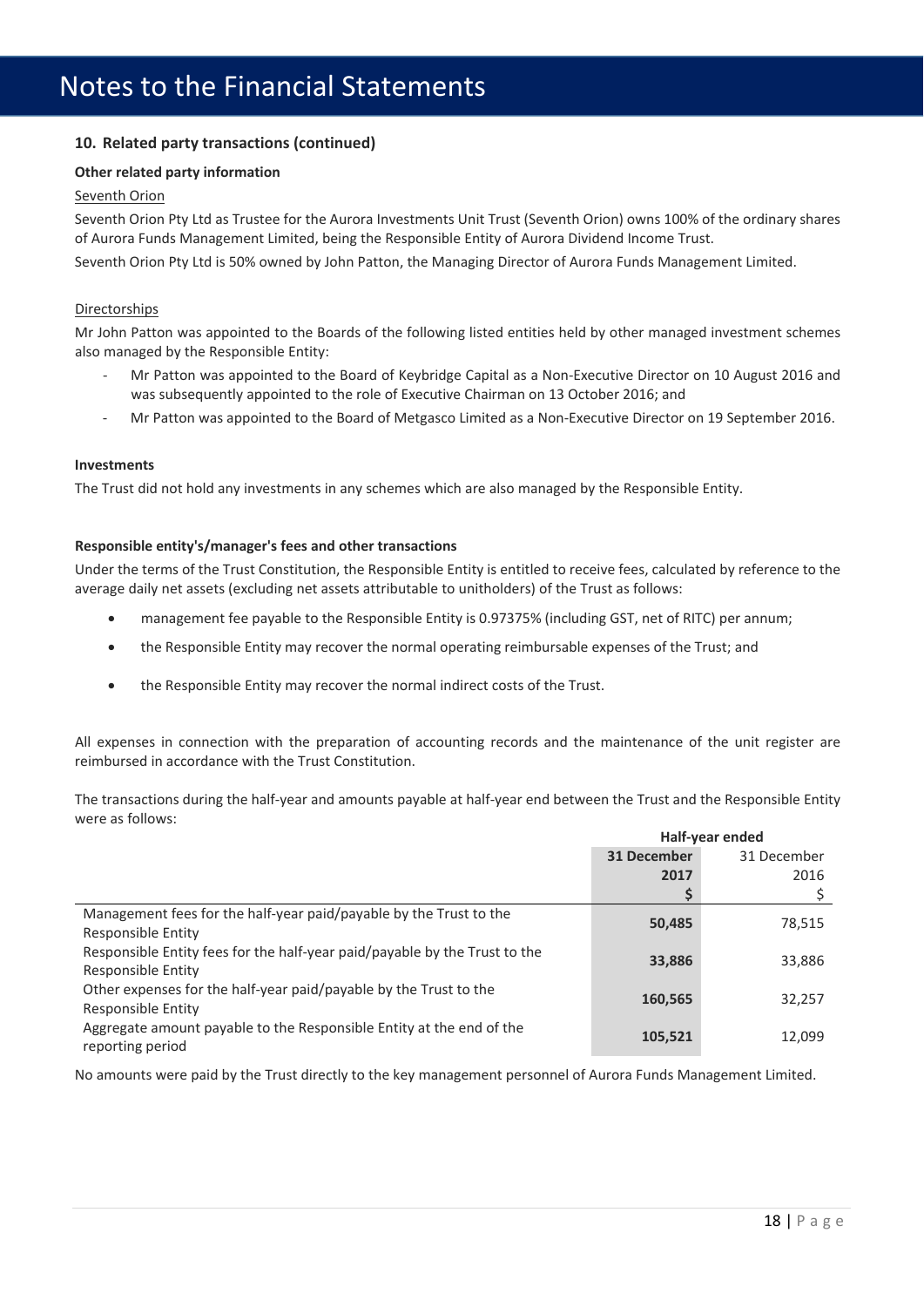#### **11. Other operating expenses**

|                                 | 31 December | 31 December |
|---------------------------------|-------------|-------------|
|                                 | 2017        | 2016        |
|                                 |             |             |
| Stock loan fees                 | 2,782       | 6,971       |
| <b>Bank fees</b>                | 340         | 121         |
| Responsible entity fees         | 33,886      | 33,886      |
| Legal Fees                      | 35,265      |             |
| <b>Recovery Fees</b>            | 122,179     | 32,357      |
| <b>Total operating expenses</b> | 194,452     | 73,335      |

#### **12. Contingent assets and liabilities**

There were no contingent assets and liabilities at 31 December 2017 (30 June 2017: Nil).

#### **13. Events occurring after the reporting period**

Other than the events mentioned in the Directors' Report, no significant events have occurred since the end of the reporting period which would impact on the financial position of the Trust disclosed in the Condensed Statement of Financial Position as at 31 December 2017 or on the results and cash flows of the Trust for the half‐year ended on that date.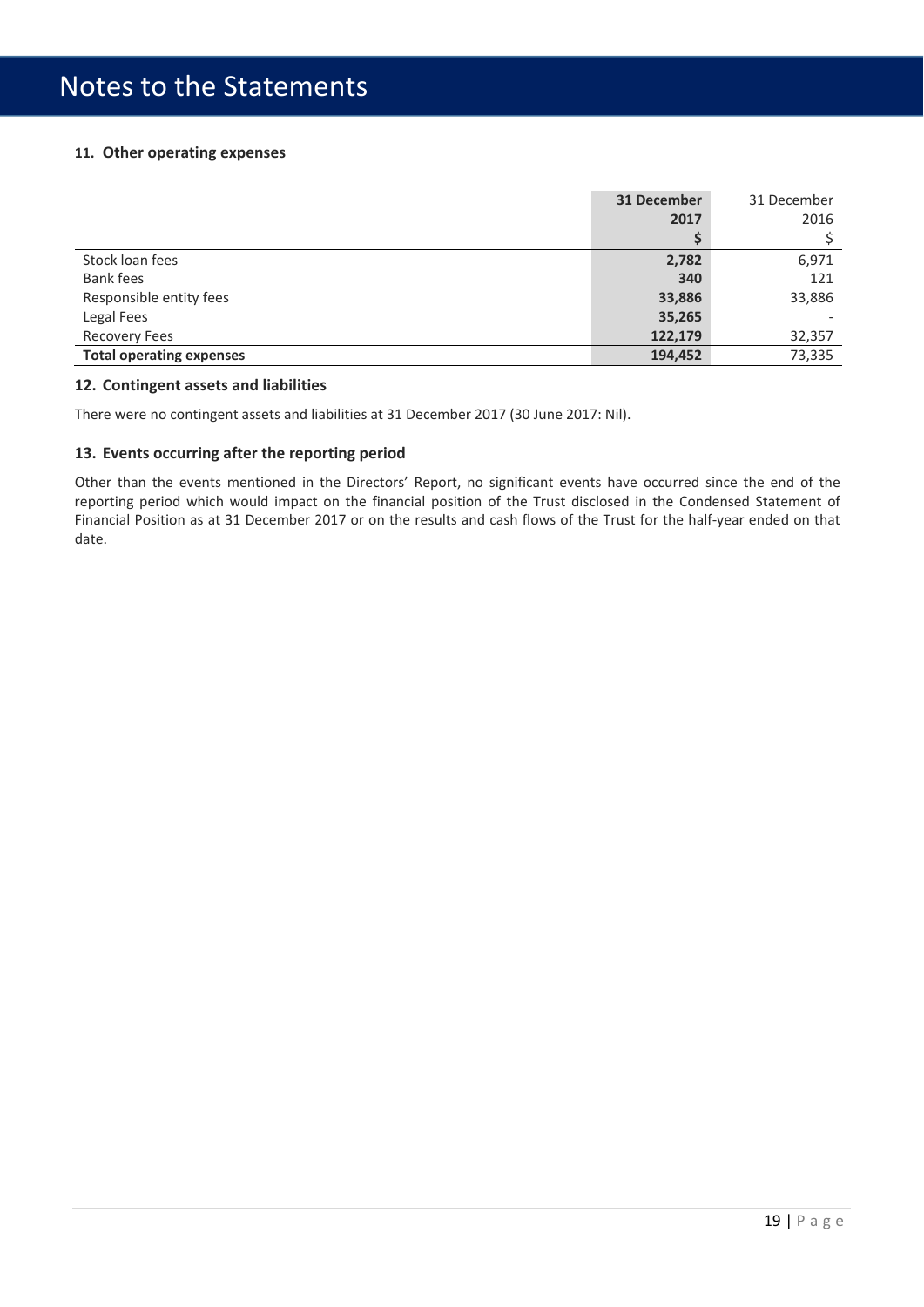## Directors' Declaration

The directors of the Responsible Entity declare that:

- (a) In the directors' opinion, there are reasonable grounds to believe that the Trust will be able to pay its debts as and when they become due and payable;
- (b) In the directors' opinion, the attached condensed financial statements are in compliance with International Financial Reporting Standards as stated in Note 2 to the condensed financial statements;
- (c) In the directors' opinion, the attached condensed financial statements and notes thereto are in accordance with the *Corporations Act 2001,* including compliance with accounting standards and giving a true and fair view of the financial position as at 31 December 2017 and of its performance for the financial half-year ended on that date; and
- (d) The directors have been given the declarations of the Responsible Entity made pursuant to s295(5) of the *Corporations Act 2001.*

This declaration is made in accordance with a resolution of the directors.

On behalf of the Responsible Entity, Aurora Funds Management Limited.

John Patton Managing Director 28 February 2018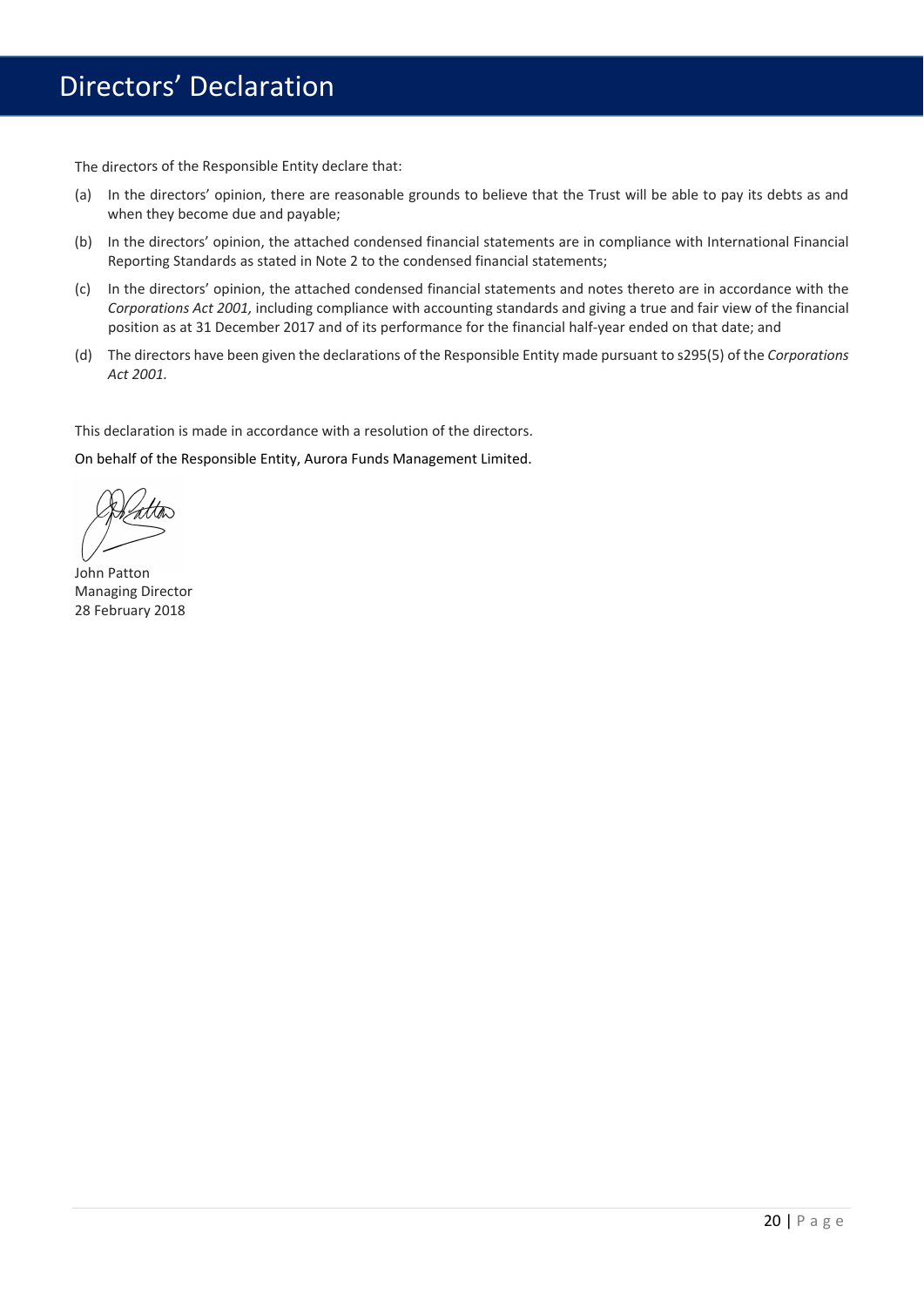

Collins Square, Tower 1 727 Collins Street Docklands Victoria 3008

Correspondence to: GPO Box 4736 Melbourne Victoria 3001

**T** +61 3 8320 2222 **F** +61 3 8320 2200 **E** info.vic@au.gt.com **W** www.grantthornton.com.au

### Independent Auditor's Review Report to the Unitholders of Aurora Dividend Income Trust

#### Report on the Half Year Financial Report

#### **Conclusion**

We have reviewed the accompanying half year financial report of Aurora Dividend Income Trust (the Entity), which comprises the statement of financial position as at 31 December 2017, and the statement of profit or loss and other comprehensive income, statement of changes in equity and statement of cash flows for the half year ended on that date, a description of accounting policies, other selected explanatory notes, and the directors' declaration.

Based on our review, which is not an audit, nothing has come to our attention that causes us to believe that the half year financial report of Aurora Dividend Income Trust does not give a true and fair view of the financial position of the Entity as at 31 December 2017, and of its financial performance and its cash flows for the half year ended on that date, in accordance with the *Corporations Act 2001*, including complying with Accounting Standard AASB 134 *Interim Financial reporting*.

#### **Responsibilities of the Directors of the Responsible Entity ("RE") for the Half Year Financial Report**

The Directors of the RE are responsible for the preparation of the half-year financial report that gives a true and fair view in accordance with Australian Accounting Standards and the *Corporations Act 2001* and for such internal control as the directors determine is necessary to enable the preparation of the half-year financial report that gives a true and fair view and is free from material misstatement, whether due to fraud or error.

#### **Auditor's Responsibility**

Our responsibility is to express a conclusion on the half year financial report based on our review. We conducted our review in accordance with Auditing Standard on Review Engagements ASRE 2410 *Review of a* Financial *Report Performed by the Independent Auditor of the Entity*, in order to state whether, on the basis of the procedures described, we have become aware of any matter that makes us believe that the half year financial report is not in accordance with the *Corporations Act 2001* including giving a true and fair view of the Entity's financial position as at 31 December 2017 and its performance for the half year ended on that date, and complying with Accounting Standard AASB 134 *Interim Financial Reporting* and the *Corporations Regulations 2001*. As the auditor of Aurora Dividend Income Trust, ASRE 2410 requires that we comply with the ethical requirements relevant to the audit of the annual financial report.

Grant Thornton Audit Pty Ltd ACN 130 913 594 a subsidiary or related entity of Grant Thornton Australia Ltd ABN 41 127 556 389

'Grant Thornton' refers to the brand under which the Grant Thornton member firms provide assurance, tax and advisory services to their clients and/or refers to one or more member firms, as the context requires. Grant Thornton Australia Ltd is a member firm of Grant Thornton International Ltd (GTIL). GTIL and the member firms are not a worldwide partnership. GTIL and each member firm is a separate legal entity. Services are delivered by the member firms. GTIL does not provide services to clients. GTIL and its member firms are not agents of, and do not obligate one another and are not liable for one another's acts or omissions. In the Australian context only, the use of the term 'Grant Thornton' may refer to Grant Thornton Australia Limited ABN 41 127 556 389 and its<br>Australian subsidiaries and

Liability limited by a scheme approved under Professional Standards Legislation.